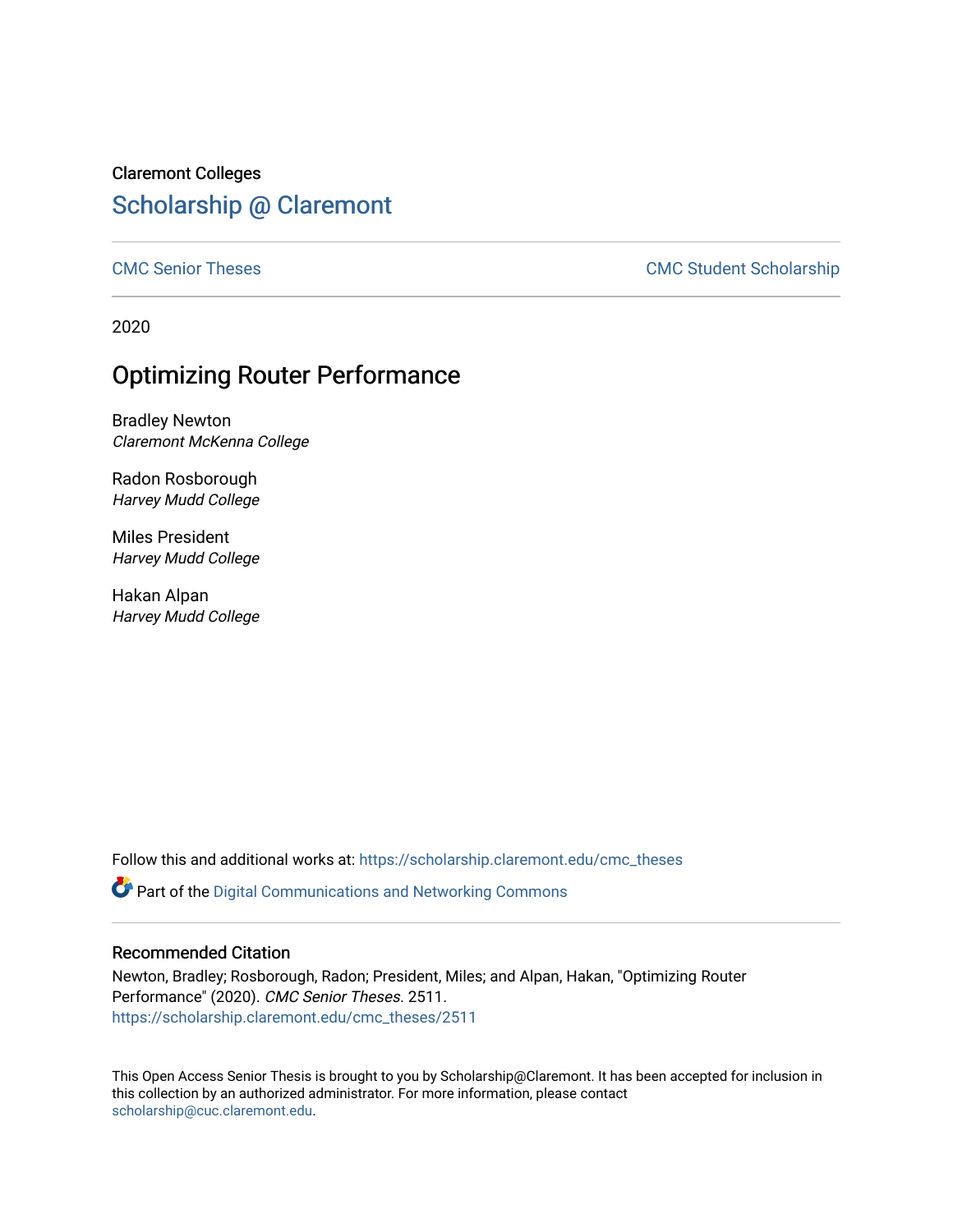

**Computer Science Clinic**

Final Report for *Juniper Networks*

## Optimizing Router Performance

April 23, 2020

### **Team Members**

Hakan Alpan Bradley Newton (Fall Project Manager) Miles President Radon Rosborough (Spring Project Manager)

**Advisor** Geoff Kuenning

**Liaison** Ron Bonica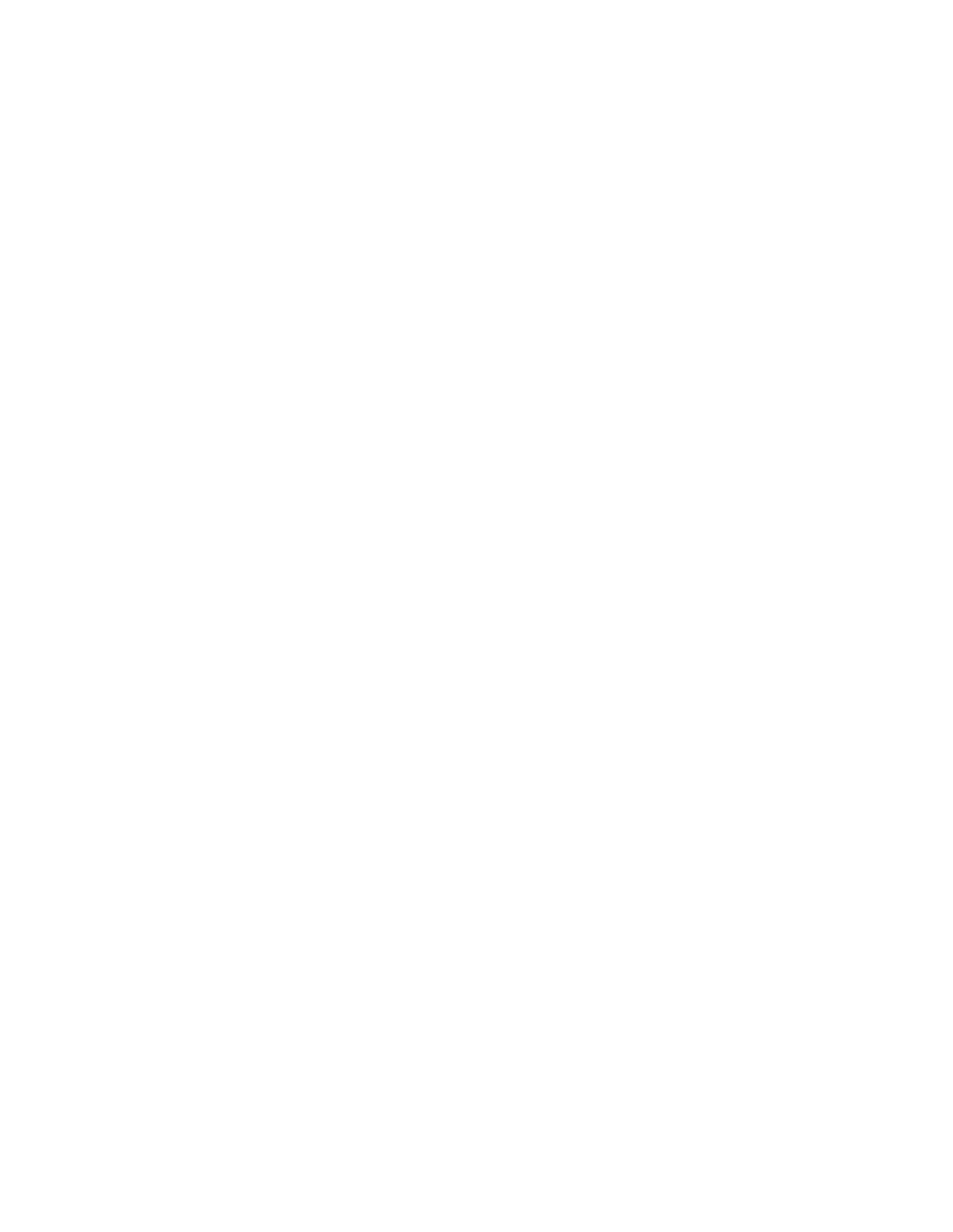## <span id="page-3-0"></span>**Abstract**

To support its development of networking hardware and software, Juniper Networks conducts research into enhancements to the protocols used on the Internet, in coordination with standards bodies such as the Internet Engineering Task Force. We helped Juniper Networks with two specific research objectives. The first was to design and implement an improved algorithm by which Internet hosts can establish the appropriate packet size to maximize bandwidth while avoiding packet fragmentation. We produced a working implementation of the improved algorithm in the Linux kernel. The second objective was to measure the effect of different Internet Protocol extension headers (specifically, Routing Header Type 0, the Segment Routing Header, and the Compressed Routing Header) on router performance. We produced code for running simple benchmarks locally, as well as a formal Internet Draft specifying the procedure so that it can be run by Juniper Networks on high-performance benchmarking hardware.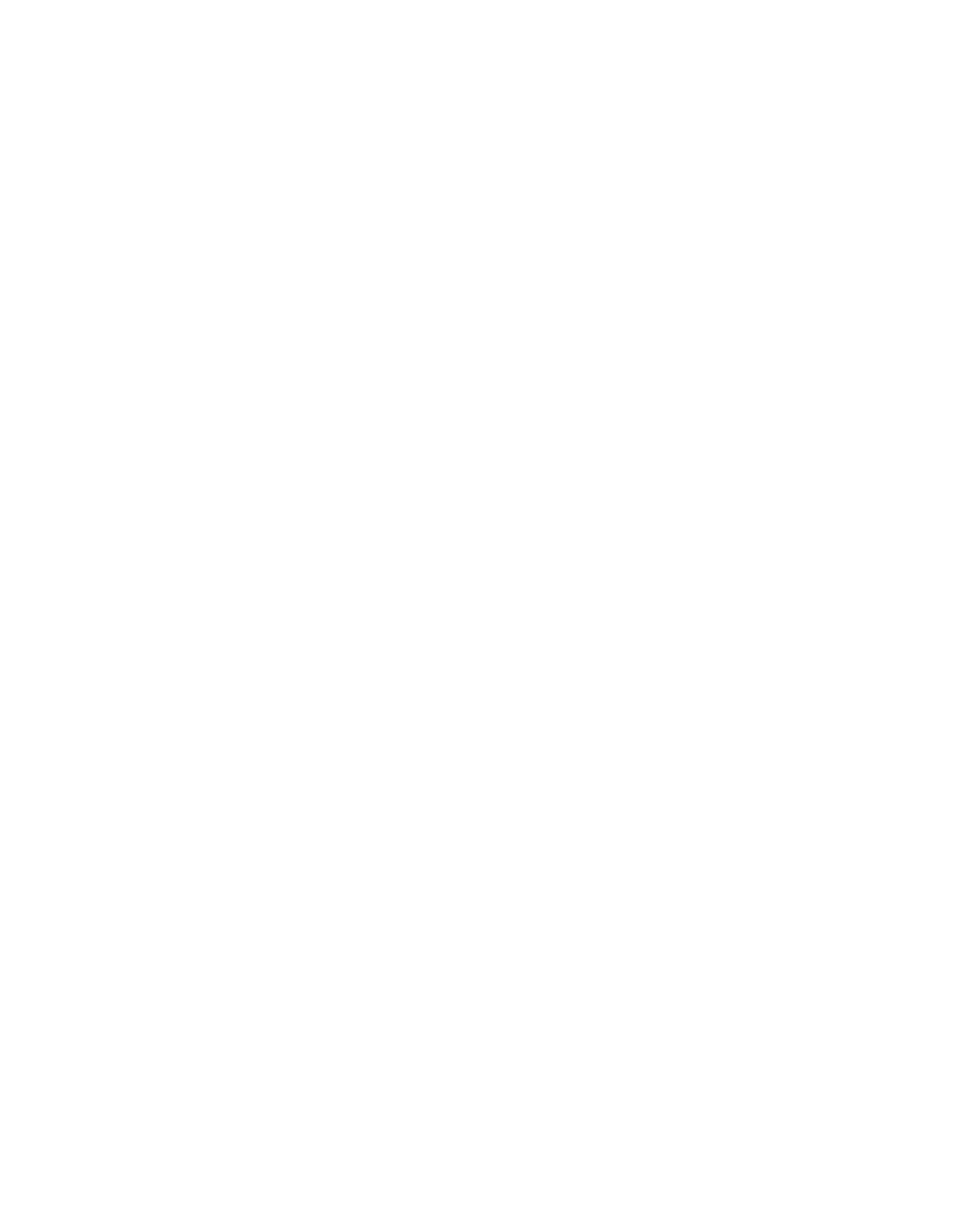## **Contents**

| Abstract        |     |                                                                       |    |  |
|-----------------|-----|-----------------------------------------------------------------------|----|--|
| Acknowledgments |     |                                                                       |    |  |
| 1               |     | Introduction                                                          | 1  |  |
| 2               |     | <b>Fragmentation project</b>                                          | 3  |  |
|                 | 2.1 |                                                                       | 3  |  |
|                 |     | Maximum Transmission Unit<br>2.1.1                                    | 3  |  |
|                 |     | IP fragmentation $\dots \dots \dots \dots \dots \dots \dots$<br>2.1.2 | 4  |  |
|                 |     | 2.1.3                                                                 | 5  |  |
|                 | 2.2 |                                                                       | 5  |  |
|                 | 2.3 |                                                                       | 6  |  |
|                 | 2.4 |                                                                       | 7  |  |
|                 | 2.5 |                                                                       | 7  |  |
|                 |     | New ICMP message $\dots \dots \dots \dots \dots \dots \dots$<br>2.5.1 | 8  |  |
|                 |     | Response to a fragmented packet<br>2.5.2                              | 9  |  |
|                 |     | Response to ICMP Packet Reassembled<br>2.5.3                          | 9  |  |
|                 | 2.6 |                                                                       | 9  |  |
|                 | 2.7 |                                                                       | 10 |  |
| 3               |     | <b>Benchmarking project</b>                                           | 11 |  |
|                 | 3.1 |                                                                       | 11 |  |
|                 | 3.2 |                                                                       | 14 |  |
|                 | 3.3 |                                                                       | 15 |  |
|                 | 3.4 |                                                                       | 16 |  |
|                 | 3.5 |                                                                       | 20 |  |
|                 |     | A Linux kernel patch                                                  | 21 |  |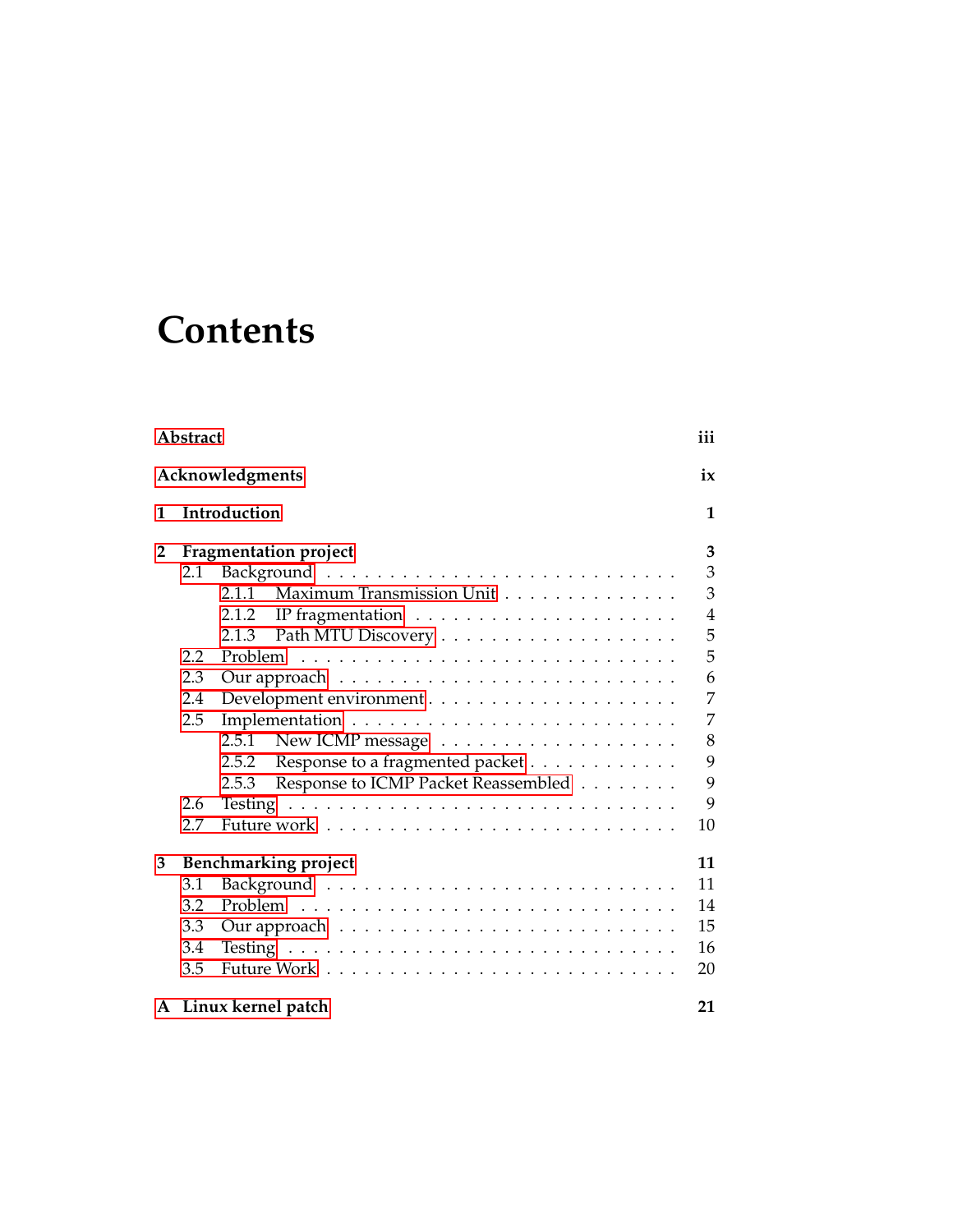| B Benchmarking Methodology for IPv6 Routing Extension Headers 25 |  |
|------------------------------------------------------------------|--|
| Bibliography                                                     |  |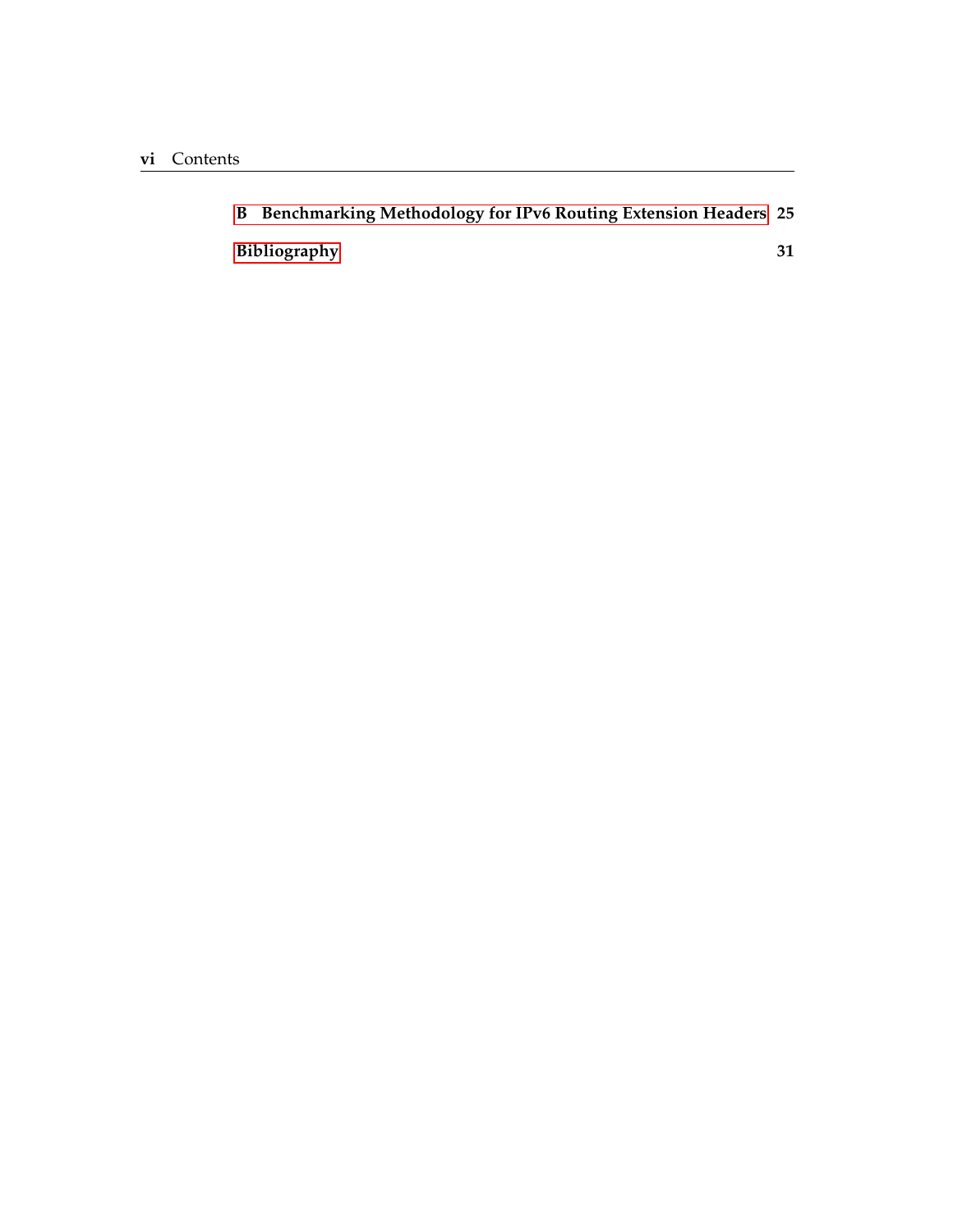# **List of Figures**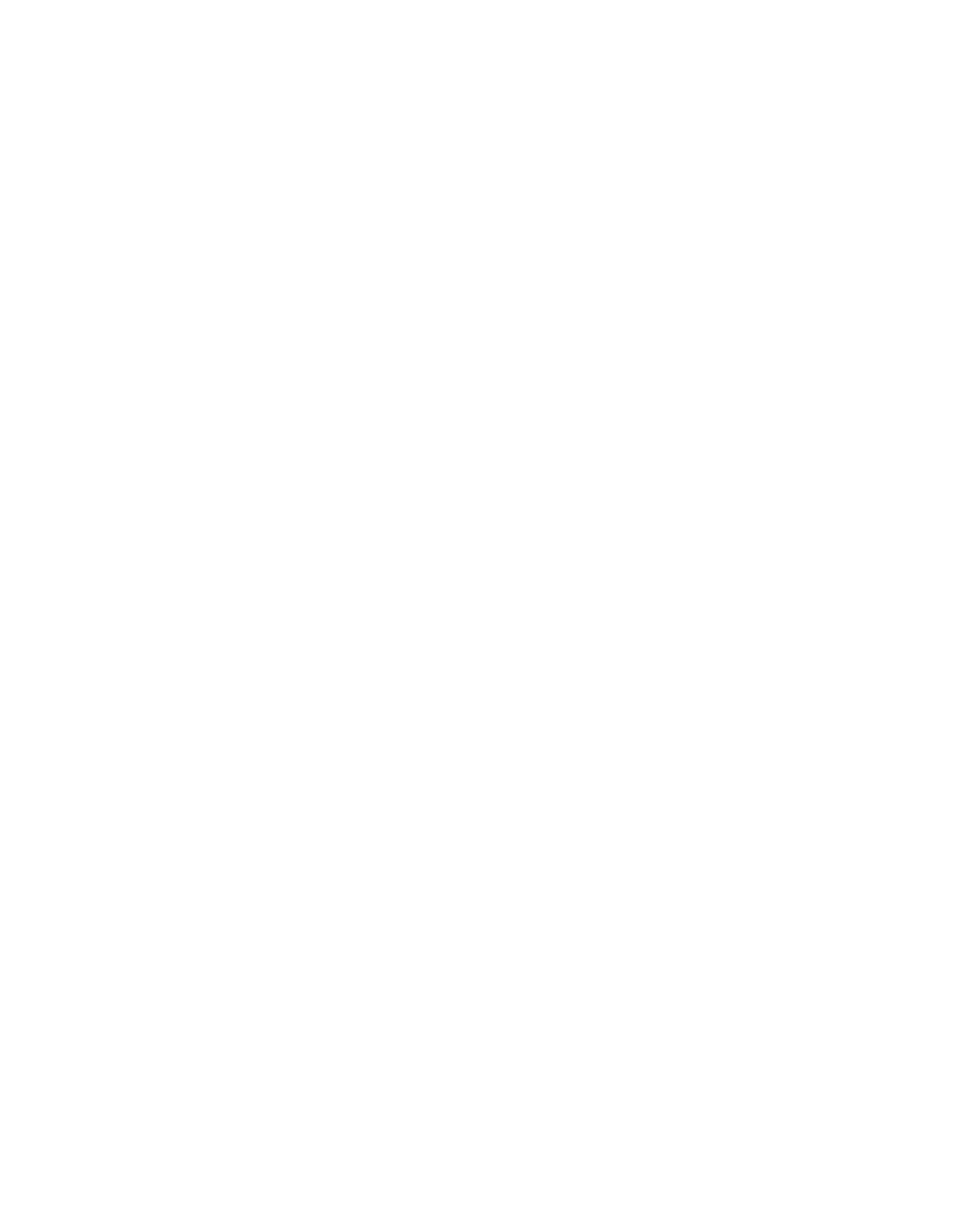## <span id="page-9-0"></span>**Acknowledgments**

The Juniper Networks Clinic Team would like to thank both the Juniper Networks liaison Ron Bonica and our faculty advisor Geoff Kuenning for their help and advice throughout both projects.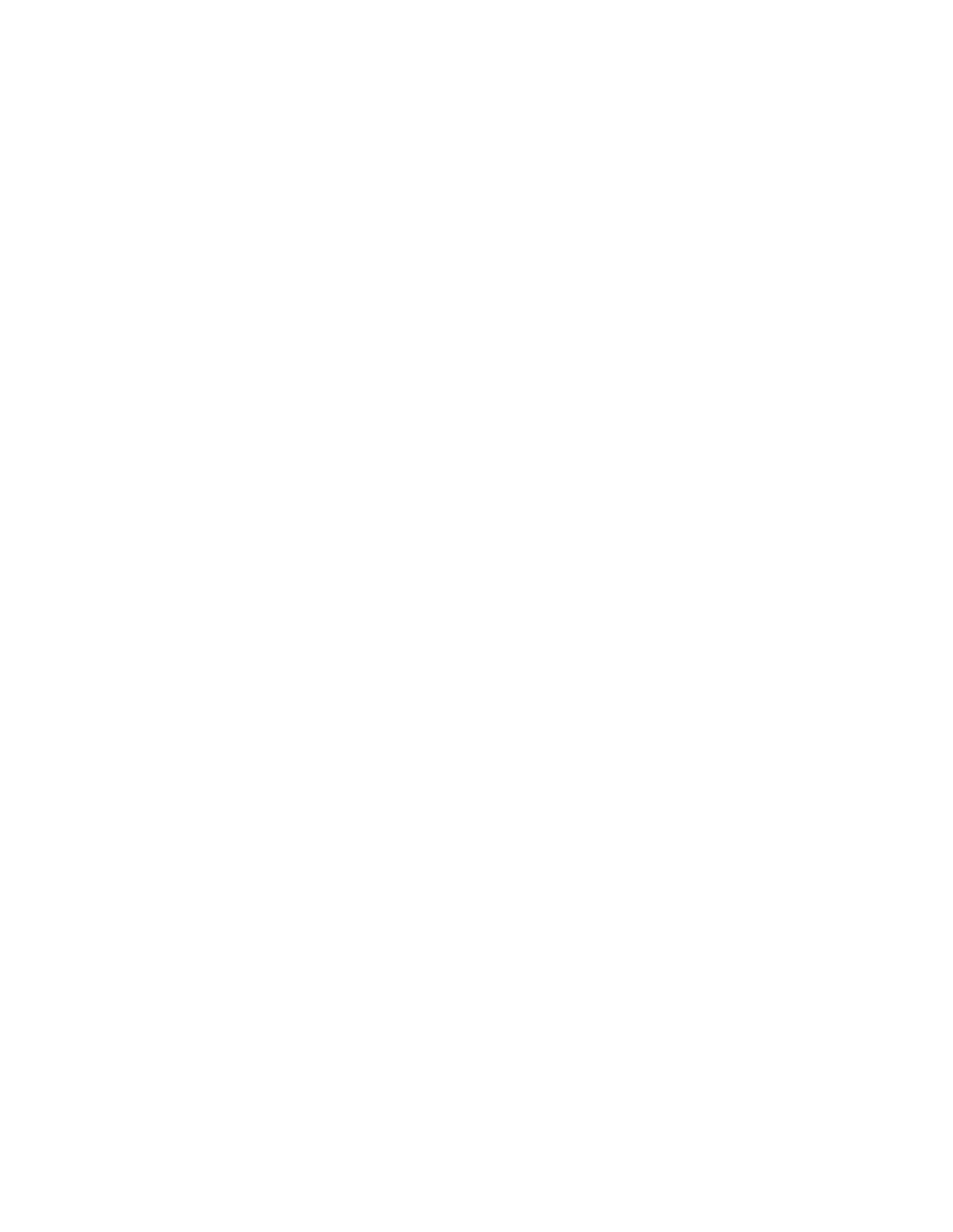## <span id="page-11-0"></span>**Chapter 1**

## **Introduction**

In addition to its development of networking hardware and software, Juniper Networks proposes and contributes to the development of new standards for Internet protocols. There are many opportunities for improvements in the Internet Protocol, and since our work on the first such opportunity proceeded ahead of schedule, we subsequently advanced to work on a second opportunity. The next two sections detail each of these opportunities, and what our project contributed.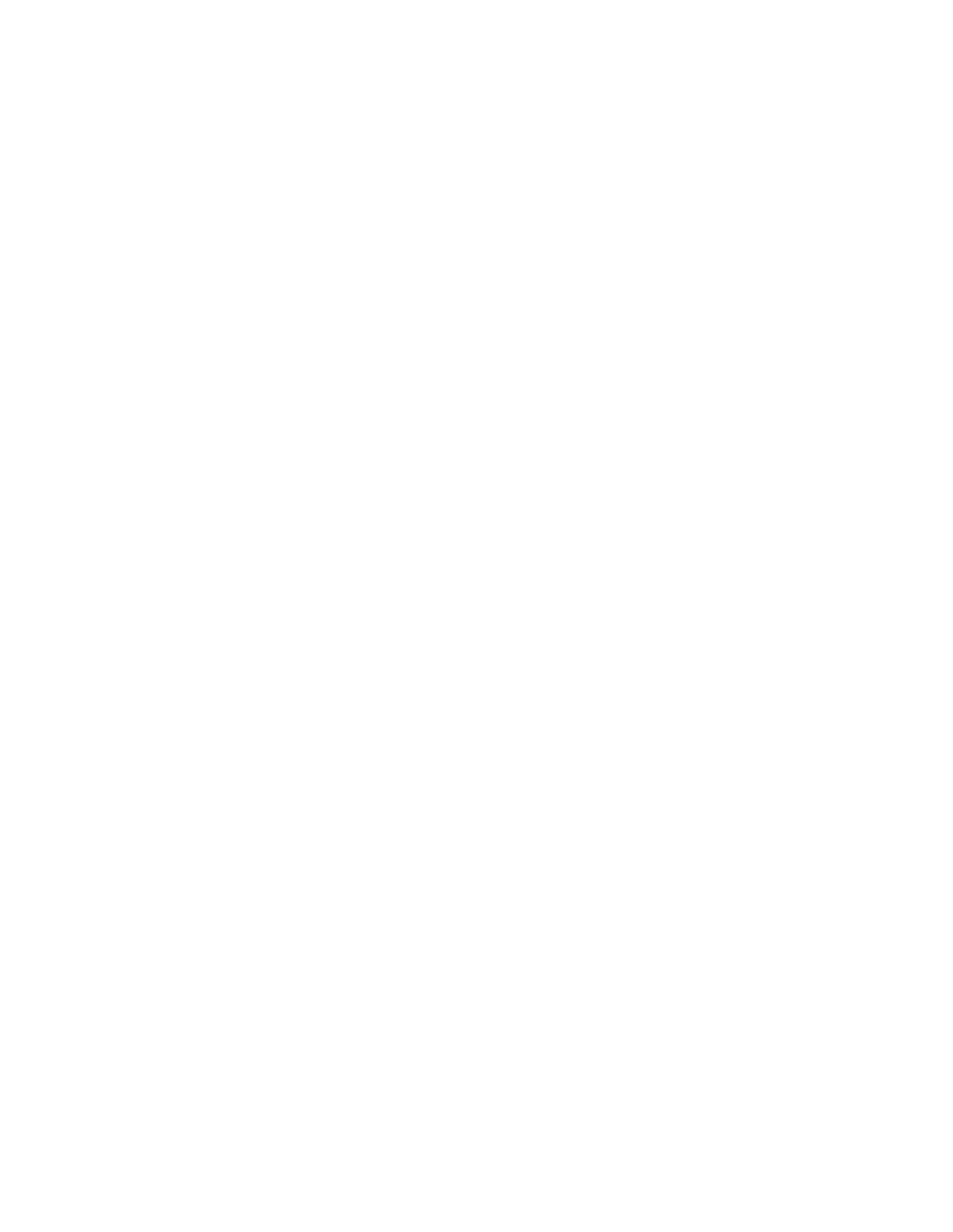## <span id="page-13-0"></span>**Chapter 2**

## **Fragmentation project**

New work on Internet protocols often occurs in response to limitations in existing protocols that are discovered after they are deployed in production systems. Our project addresses one such problem in the Internet Protocol, a feature called IP fragmentation that is now recognized as undesirable.

### <span id="page-13-1"></span>**2.1 Background**

To give some background on the issues addressed by our project, we'll first give an overview of IP fragmentation and why it is inefficient.

### <span id="page-13-2"></span>**2.1.1 Maximum Transmission Unit**

Internet paths consist of a source, a destination, and all the routers and links (e.g., wires or wireless connections) connecting them on that path. Because the Internet is composed of many devices that use different hardware, different links may have different constraints on how large a packet they can carry. This limit, a number of bytes, is called the maximum transmission unit (MTU) for that link. The link with the smallest MTU on a path sets the MTU for the entire path (called the path MTU, or PMTU), since any packet traversing the path must travel through that link. The Ethernet standard specifies that any link claiming to support Ethernet must have an MTU of at least 1500 bytes, but other communication protocols may have larger or smaller requirements.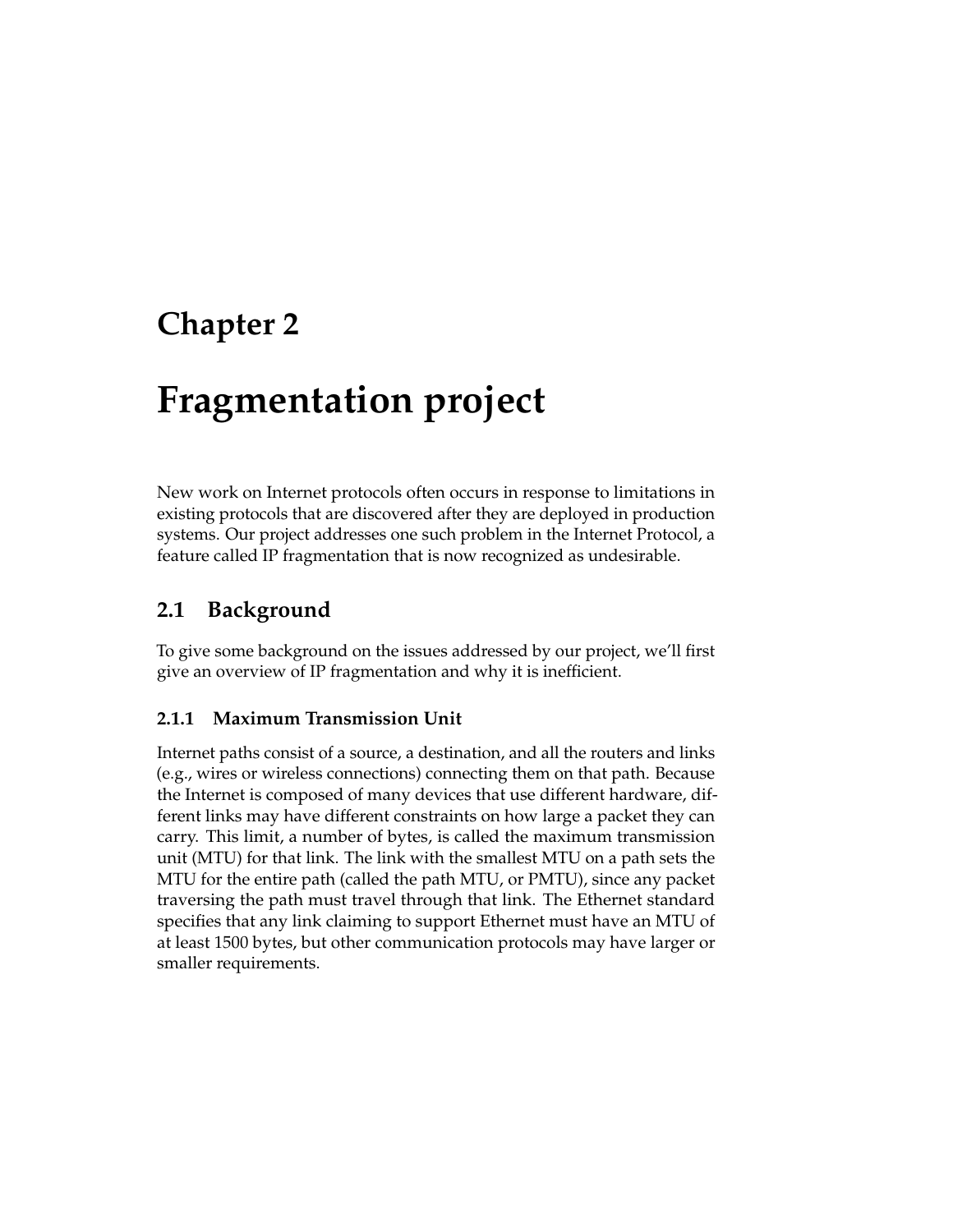#### **4** Fragmentation project

#### <span id="page-14-0"></span>**2.1.2 IP fragmentation**

When a packet with a size larger than the PMTU reaches a router that has an outgoing link with a smaller MTU, the router will *fragment* the packet. This means it creates a number of smaller packets, each of which has a new header and only a portion of the contents from the original packet. Each of the new packets is small enough that it can be transmitted individually along the link with the small MTU, and its header includes some extra information that allows the destination host to correctly reassemble the fragments. This process is outlined in Figure [2.1.](#page-14-1)

<span id="page-14-1"></span>

**Figure 2.1** Fragmentation and reassembly in IPv4 [\(Kurose and Ross, 2013\)](#page-41-1).

When the destination host receives all the fragments that made up the original packet, it reassembles them. If one or more of the fragments is missing, the destination host discards them all. This highlights one of the inefficiencies of fragmentation: how long should the destination host wait to see if a missing fragment will arrive? Not waiting long enough means that packets might be retransmitted unnecessarily, while waiting too long means higher latency and wasted memory. And under the Transmission Control Protocol (TCP), the most common protocol used for Internet traffic, a dropped fragment means the entire original packet needs to be retransmitted, leading to a more congested network.

In addition to incurring additional CPU time, memory overhead, and network congestion, the fragmentation protocol has security vulnerabilities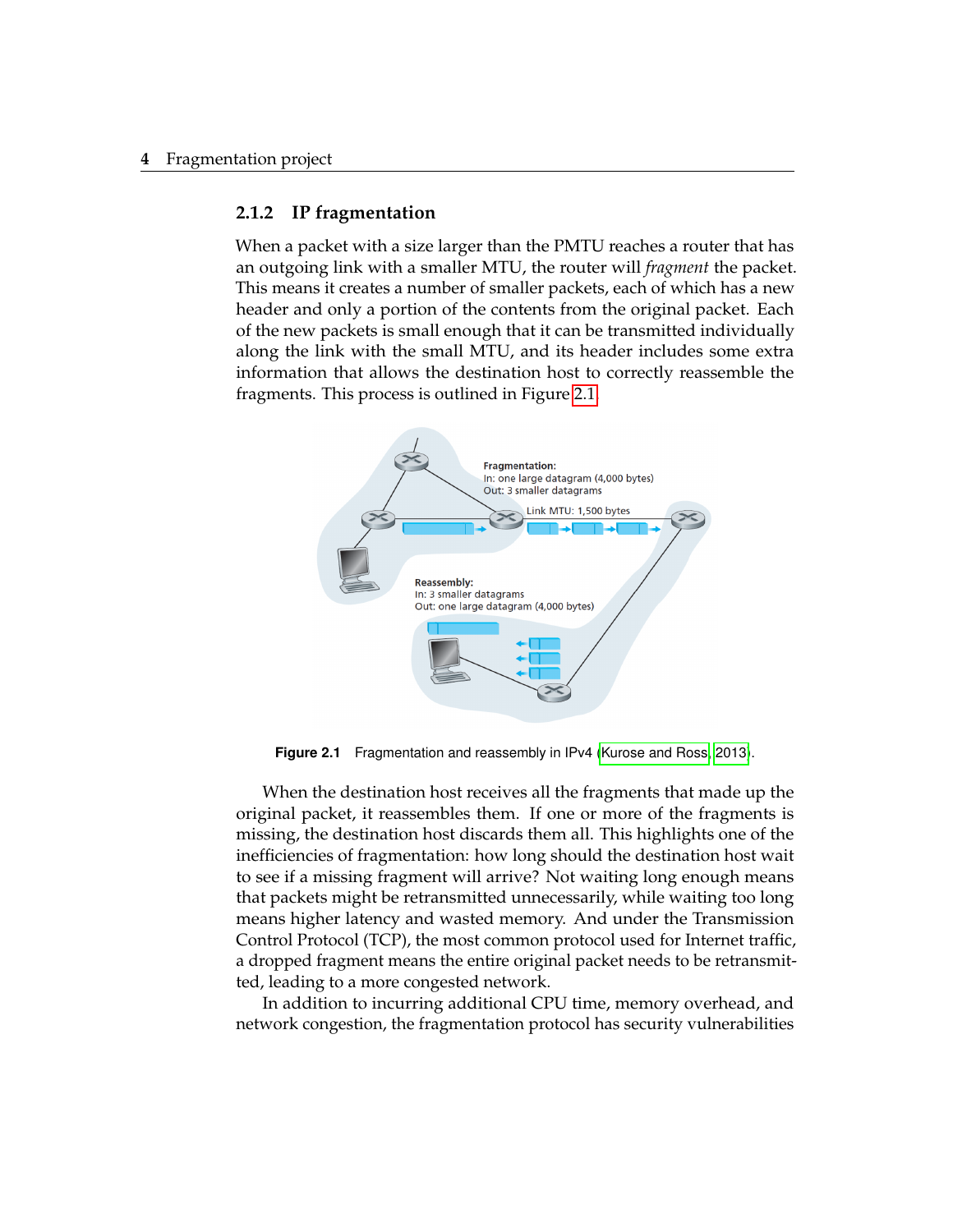and does not interact well with more advanced networking features. These issues are outlined in detail in a current Internet Draft [\(Bonica et al., 2019\)](#page-41-2).

### <span id="page-15-0"></span>**2.1.3 Path MTU Discovery**

Because of the performance problems and security risks we outlined above, it is desirable to avoid IP fragmentation whenever possible. This is precisely the goal of Path MTU Discovery (PMTUD). The PMTUD protocol allows a sender to determine the PMTU on the path to the destination before it starts transmitting packets. PMTUD works by sending an IP packet with the Don't Fragment (DF) bit set, which disallows fragmentation. If this packet reaches a link that is too small, the router sees that the DF bit is set and drops the packet, sending back an error message using the Internet Control Message Protocol (ICMP). This ICMP message contains the MTU of the link for which the packet was too large. When the sender receives this packet, it can adjust its estimate of the PMTU accordingly, and try again with another packet of this new size. This process is repeated until the PMTU estimate is small enough for a packet to successfully traverse the entire path to the destination without fragmentation.

### <span id="page-15-1"></span>**2.2 Problem**

As we saw in Section [2.1.2,](#page-14-0) IP fragmentation is generally undesirable. In version 6 of the Internet Protocol (IPv6), fragmentation by intermediate routers is no longer allowed. Even in IPv4, it is possible to disallow fragmentation by setting the DF bit on a packet. However, IPv4 is still widely deployed and some legacy technology and corner cases mean it is not always practical to disallow fragmentation entirely. Thus another solution is needed. Although PMTUD helps to deal with the fragmentation problem by trying to avoid sending packets that are too large, fragmentation can still happen. There are at least three reasons why PMTUD is not an adequate solution to the IP fragmentation problem:

1. The first issue is that PMTUD is slow. Although it avoids fragmentation, it increases latency on the delivery of some packets because messages must be sent back and forth synchronously before the packet exceeding the PMTU can be delivered successfully. With fragmentation, on the other hand, all packets that are sent can be delivered without a round trip, even if their processing is slower. PMTUD trades one performance problem for one that is potentially worse.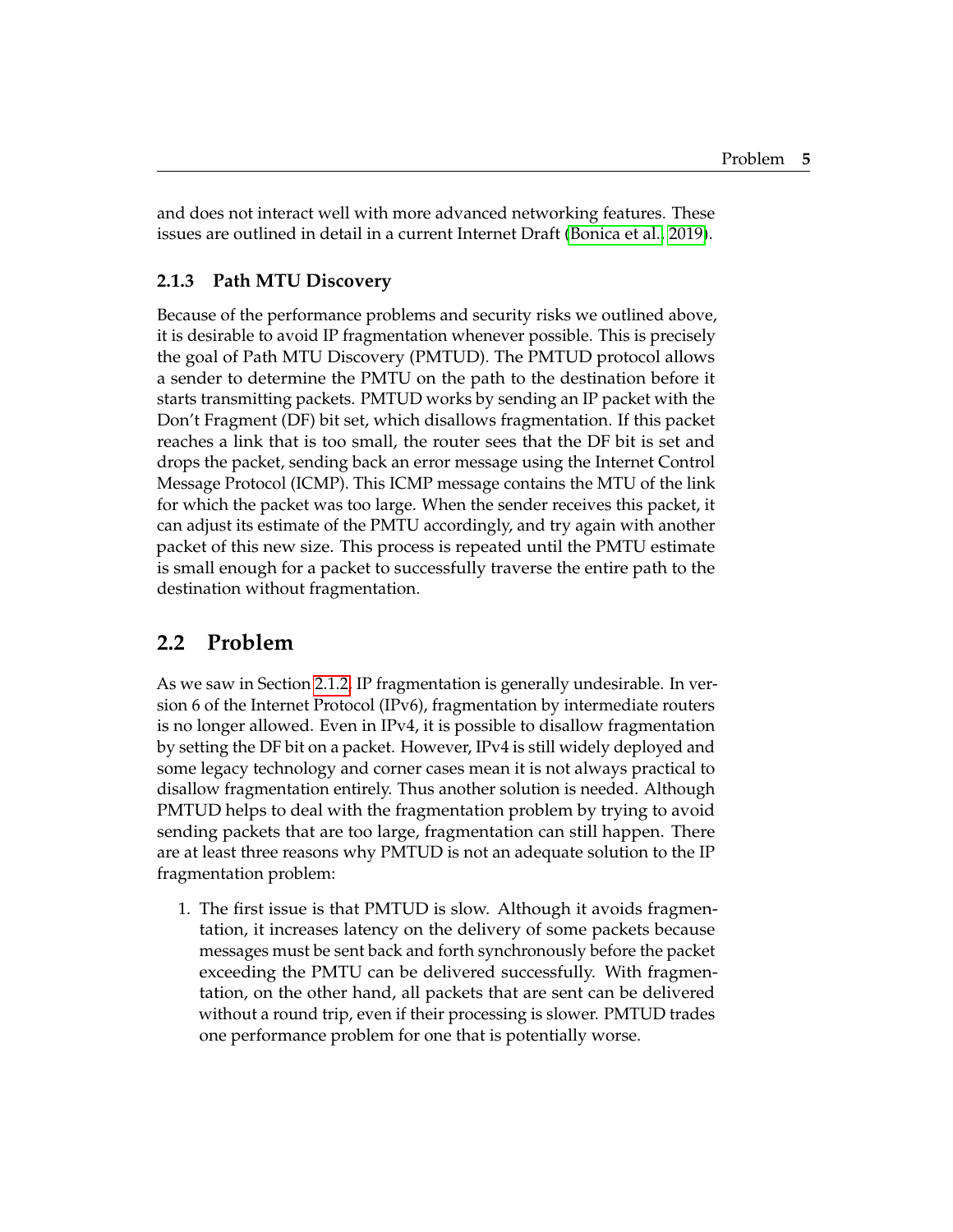#### **6** Fragmentation project

- 2. In general, Internet traffic between two hosts does not follow the same path for the entire duration of the connection. For example, the network topology may change as hosts are added or removed, or intermediate load balancers may redirect traffic depending on congestion. This means that PMTUD needs to be performed periodically throughout the connection; otherwise, the PMTU may change over time and lead to fragmentation.
- 3. Most problematically, PMTUD suffers from an issue known as blackholing. This occurs when an intermediate router fails to pass along the ICMP messages meant to alert the sender that fragmentation is required. Routers may do this for security reasons (since emitting less diagnostic information makes an attack on the network more difficult) or because they are misconfigured. In either case, if the ICMP message is never delivered, then the source will never be informed that the packet it sent was too large. Since PMTUD sets the DF bit in order to generate this ICMP message, the packet will be dropped. Under TCP, in which every data packet sent triggers an acknowledgement (ACK) packet in response, the source will notice from the absence of an ACK that its packet was not delivered. However, it will not know to split the data into smaller packets, so it will fall into an infinite loop sending the same packet over and over again. This failure condition is much worse than the degraded performance of fragmentation.

## <span id="page-16-0"></span>**2.3 Our approach**

Our project mitigates the problem of IP fragmentation by introducing a new *Packet Reassembled* ICMP message that the destination host can use to tell the source that fragmentation occurred and it should send smaller packets in the future. Specifically, we updated the Linux kernel IP stack in these two ways:

- 1. When the IP layer reassembles a packet out of several fragments (meaning that fragmentation occurred at some intermediate host during routing), it will send an ICMP message back to the source indicating that the packet was fragmented.
- 2. When the IP layer receives this ICMP message, it will update its estimate of the PMTU so that it sends smaller packets that will not lead to future fragmentation.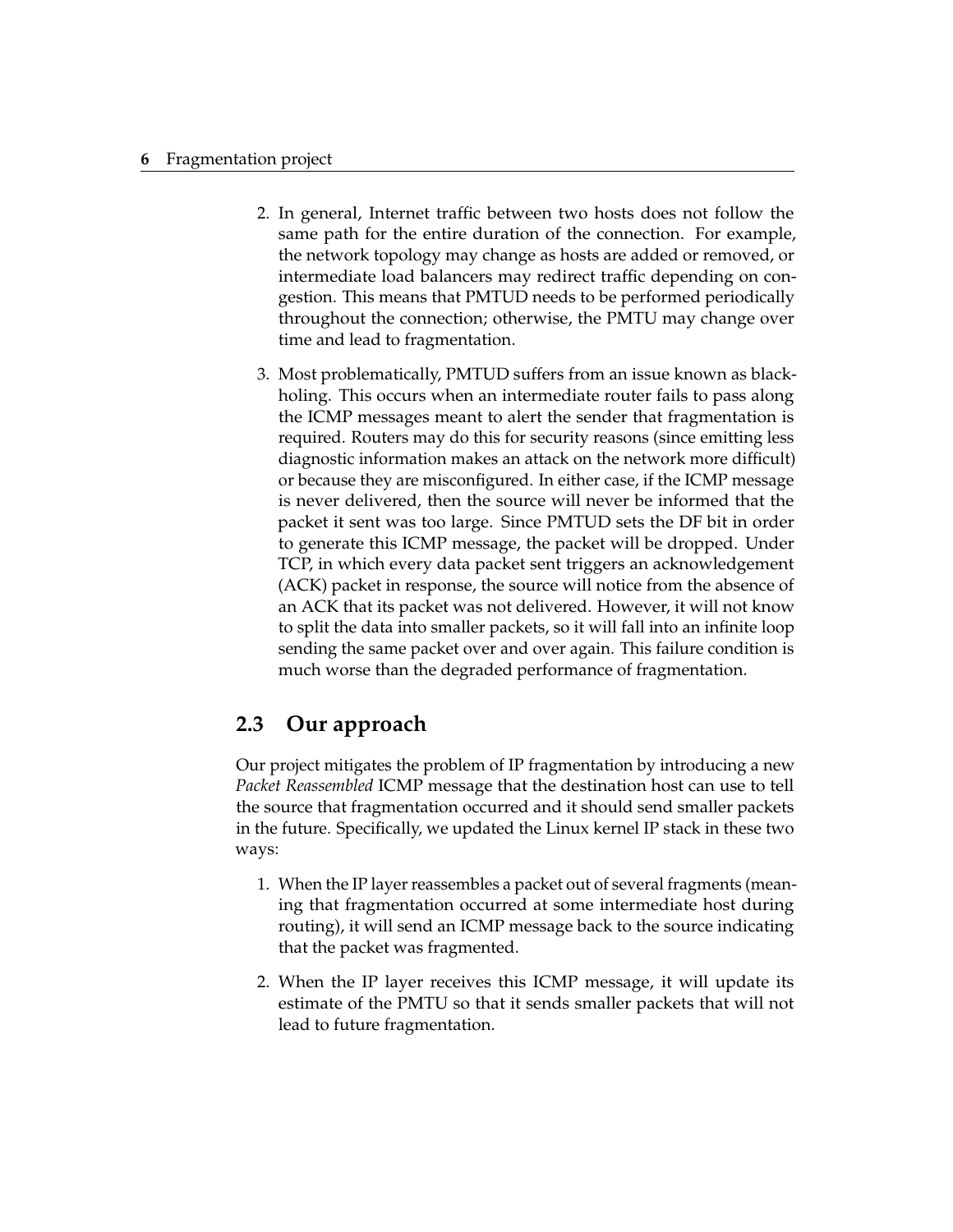This procedure has several key advantages over PMTUD. The first is that it has a lower latency than PMTUD because packets never need to be retransmitted synchronously. In essence, the PMTU is "discovered" asynchronously, in parallel with continuous data transmission. If the network topology changes over the life of a connection and the PMTU decreases, the sending host will be alerted on the first instance of fragmentation and can reduce its PMTU estimate accordingly, but this discovery does not interrupt data transmission.

A second advantage is how our solution handles *increases* in the PMTU. Notice that if the PMTU increases, then this does not produce an ICMP message, so the source does not notice. The solution to this problem is to periodically send a larger packet to probe for an increased PMTU. Under PMTUD, deciding how often to probe is a difficult tradeoff, because each probe will result in a synchronous hiccup in data transmission. But with our solution, even very frequent probes will not interrupt the data stream.

The most important advantage of our approach, however, is that it mitigates the blackholing problem because fragmentation is still enabled. If an intermediate router fails to forward the ICMP Packet Reassembled message, packets will be fragmented as normal and will still be delivered successfully, albeit somewhat less efficiently.

### <span id="page-17-0"></span>**2.4 Development environment**

Building the Linux kernel from source is a complex process. As such, one of the deliverables of our project is a fast and maintainable way to test kernel changes that pertain to the networking stack. We used a standard piece of software called Vagrant [\(HashiCorp, n.d.\)](#page-41-3) to provision and manage a fleet of virtual machines on a virtual network. Because of this, our first step was generating a configuration for the Linux kernel that would allow it to boot in this setup, and modifying this configuration to optimize build time. We abstracted these and other tasks related to compilation, installation, and network management into a set of scripts that can be used by any developer to quickly reproduce our setup. This work can be reused in future projects requiring kernel development, saving setup time.

### <span id="page-17-1"></span>**2.5 Implementation**

The code for the project consists of three parts: the definition of the new ICMP message, the behavior for when a host receives a fragmented packet,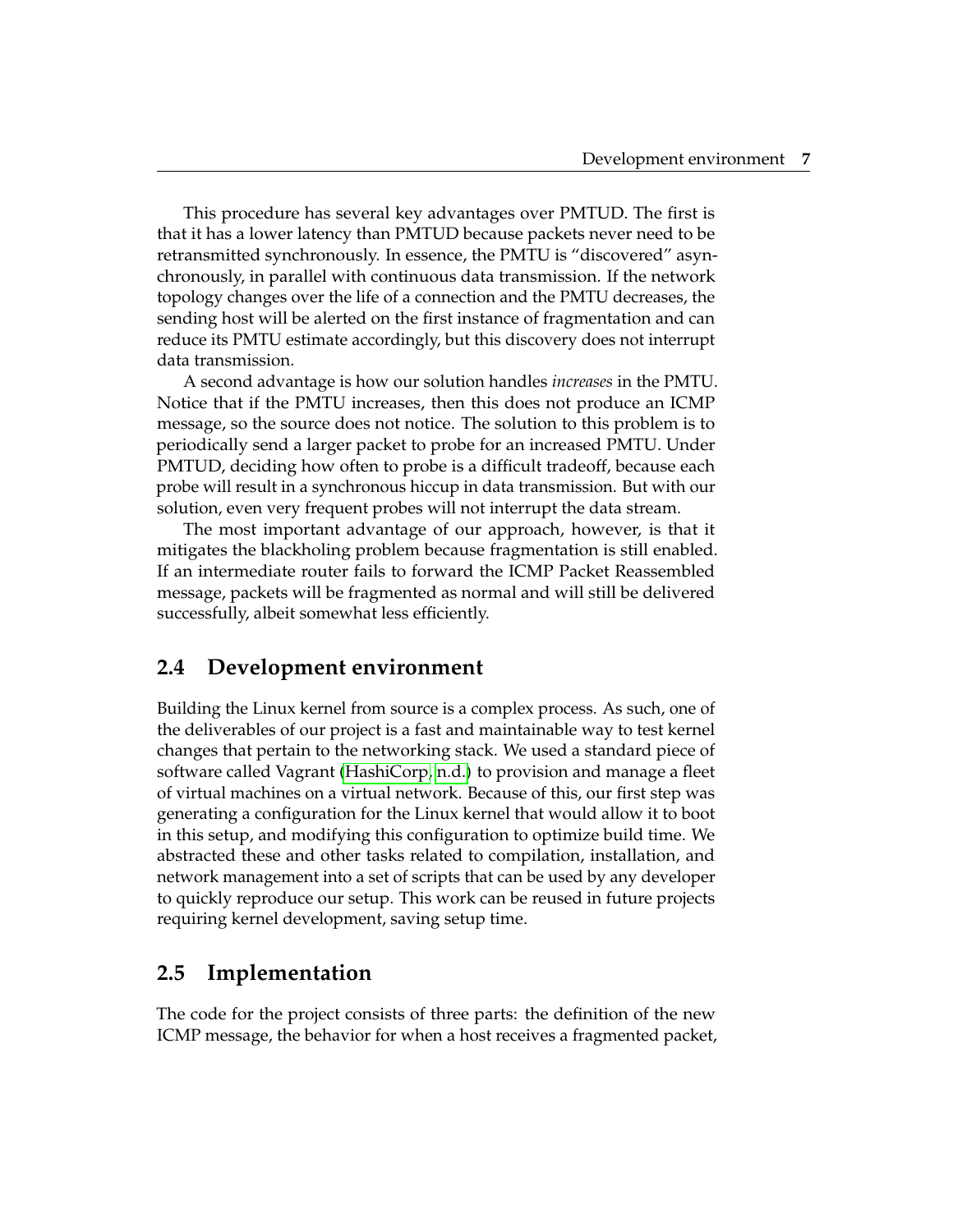and the behavior for when a host receives our ICMP message (after having sent a packet that was fragmented). We did not need to implement periodic discovery of PMTU increases because this code already exists in the Linux kernel and our implementation makes use of it implicitly.

Our code is available in a public GitHub repository at [https://github.com/](https://github.com/raxod502/juniper-tools) [raxod502/juniper-tools](https://github.com/raxod502/juniper-tools). Our fork of the Linux kernel is at [https://github.com/](https://github.com/raxod502/juniper-linux) [raxod502/juniper-linux](https://github.com/raxod502/juniper-linux).

#### <span id="page-18-0"></span>**2.5.1 New ICMP message**

When a host receives and reassembles a fragmented packet, it delivers our Packet Reassembled ICMP message back to the sender. This message includes the size of the largest fragment that was received, which serves as an estimate of the PMTU from the sender to the receiver. As with all ICMP messages, it also contains the initial contents of the packet that caused the ICMP message (i.e., the reassembled packet) as well as the length of that packet measured in 32-bit words. The layout of the message is shown in Figure [2.2.](#page-18-1)

<span id="page-18-1"></span>

**Figure 2.2** Format for the ICMP Packet Reassembled message.

Initially, our ICMP message used its code field to indicate whether the fragment reassembly was successful or encountered an error. However, upon further reflection and discussion with our liaison, we decided that no ICMP message should be sent when reassembly fails because in that case, we can't guarantee that the largest fragment received is representative of the MTU. Therefore, in our final implementation, the code field is always zeroed out.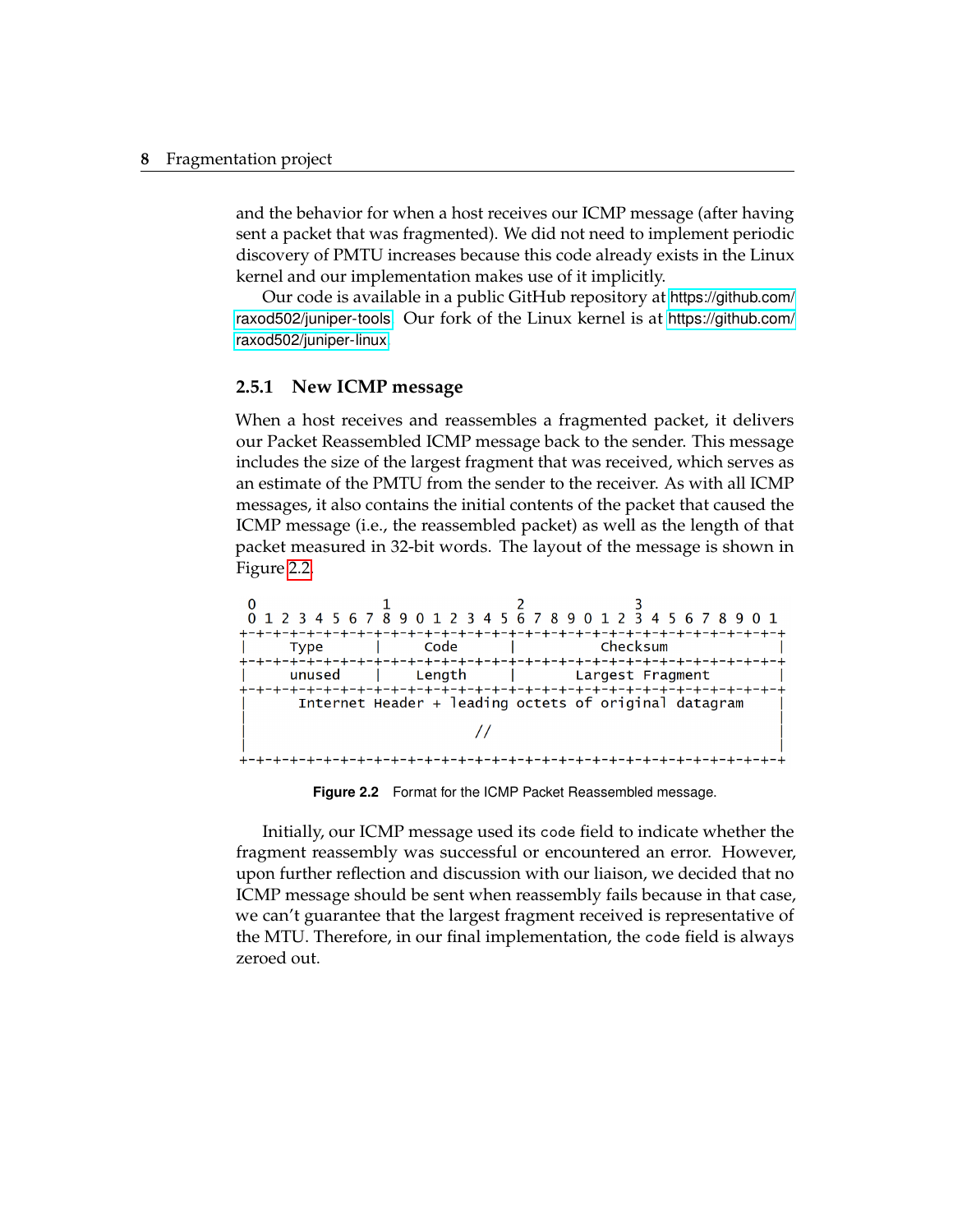#### <span id="page-19-0"></span>**2.5.2 Response to a fragmented packet**

The code to respond to a fragmented packet and send the ICMP message is mostly uninteresting except for the fact that our Packet Reassembled message is not sent in response to fragmented ICMP messages. If it was, and the new message traversed the same link that caused the fragmentation, then it too would be fragmented, which would cause the original sender to send a Packet Reassembled message back in response. This would lead to a continuous cycle of fragmented Packet Reassembled messages between the two hosts.

### <span id="page-19-1"></span>**2.5.3 Response to ICMP Packet Reassembled**

The code responding to our ICMP message closely follows the structure of the existing kernel code. There is already an ICMP message called Fragmentation Needed that is sent when a packet is dropped because it required fragmentation, but its Don't Fragment option was enabled. Because this message is an error rather than a diagnostic, and is only sent when a packet is dropped by an intermediate router rather than when a packet is successfully reassembled at the destination, it differs from our ICMP Packet Reassembled message, and does not present a solution to the problem our project solves. However, the behavior when an ICMP Fragmentation Needed message is *received* is virtually identical to the behavior when an ICMP Packet Reassembled message is received: upon receiving the message, we call the handler corresponding to the protocol of the packet that was fragmented, and carry out the PMTU estimate update within that handler using the MTU information included in the ICMP message.

### <span id="page-19-2"></span>**2.6 Testing**

We have two different virtual network setups for testing our implementation. The first includes only a source host and a destination host on the same network. The second includes the source and destination hosts on different networks along with two intermediate routers on the path between them. This additional configuration allowed us to ensure that our implementation worked properly even when neither the source nor the destination was attached to the link constraining the MTU.

Throughout testing, we used the packet sniffing tool Wireshark to examine the structure of the packets we sent. Our testing procedure was as follows: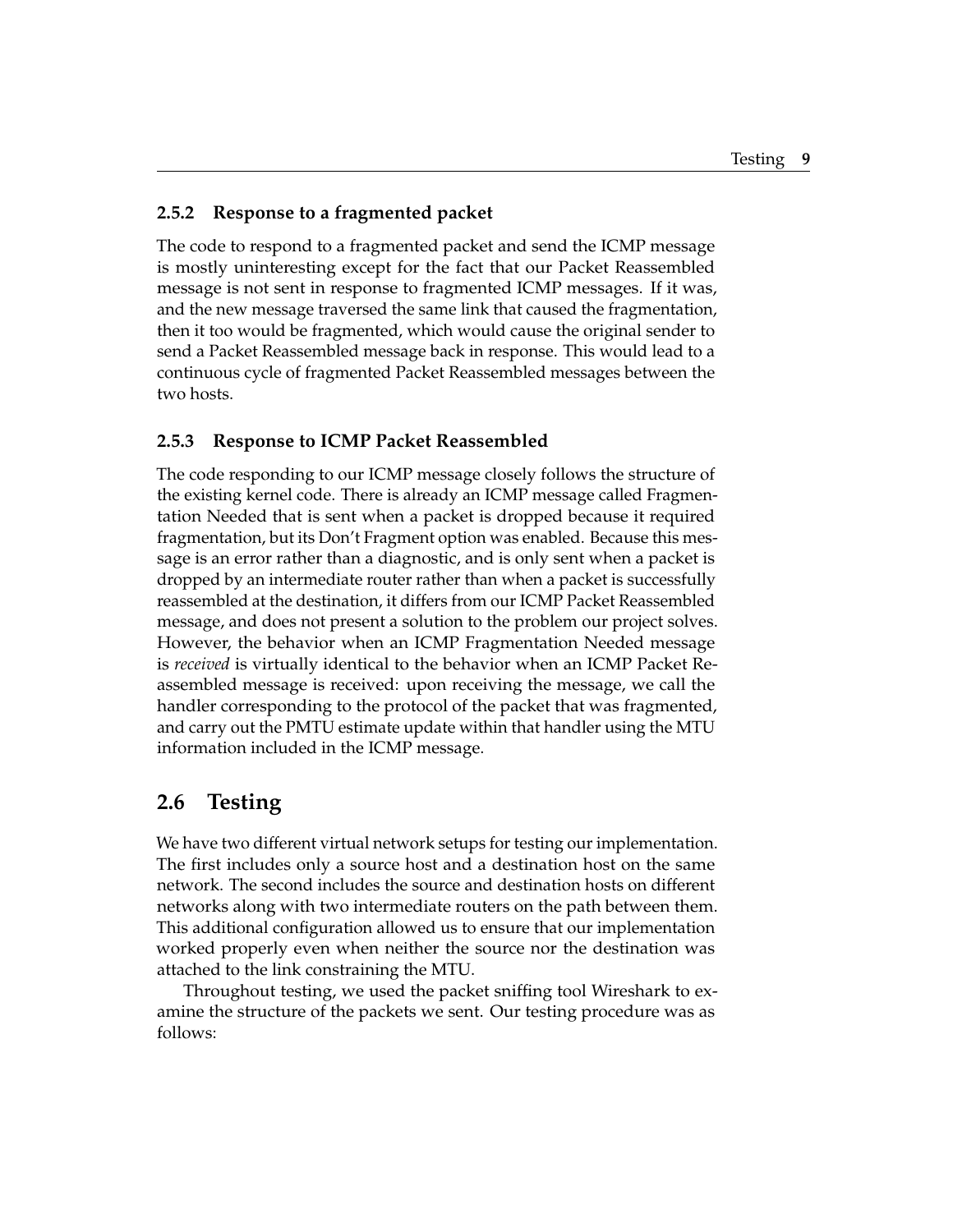- 1. Disable PMTUD and check that there is no data in the PMTU cache on the source host, and if otherwise, clear it.
- 2. Establish a TCP connection between the source and destination hosts.
- 3. Reduce the MTU of the intermediate link (between the source and destination hosts in the first configuration and between the intermediate routers in the second configuration). Note that this step is done after establishing the TCP connection since TCP estimates the PMTU during its initial handshake. This MTU reduction simulates a change in the network topology during the lifetime of the connection.
- 4. Send a chunk of TCP data with a size exceeding the MTU of the intermediate link from the source to the destination. Observe in Wireshark that this packet is fragmented and that our ICMP message is sent in response. Also observe that there is now data in the source host's PMTU cache.
- 5. Send another chunk of TCP data of the same size. Observe in Wireshark that TCP breaks the data up into segments of sizes less than the MTU before it can reach the IP layer, thereby preventing fragmentation.

### <span id="page-20-0"></span>**2.7 Future work**

Because our project implements a new Internet standard, its next phase is adoption within the Internet community and in the Linux kernel. We worked with Juniper Networks to promote ICMP Packet Reassembled as a standard, which involved conversing with influential Internet Area Working Group members about the merit of ICMP Packet Reassembled as a good solution to the IPv4 fragmentation problem and encouraging Linux kernel developers to incorporate our change into newer releases of the kernel. We expect that the relative simplicity of our code changes will be a key argument in favor of their adoption, given the relative importance of the problem that they solve.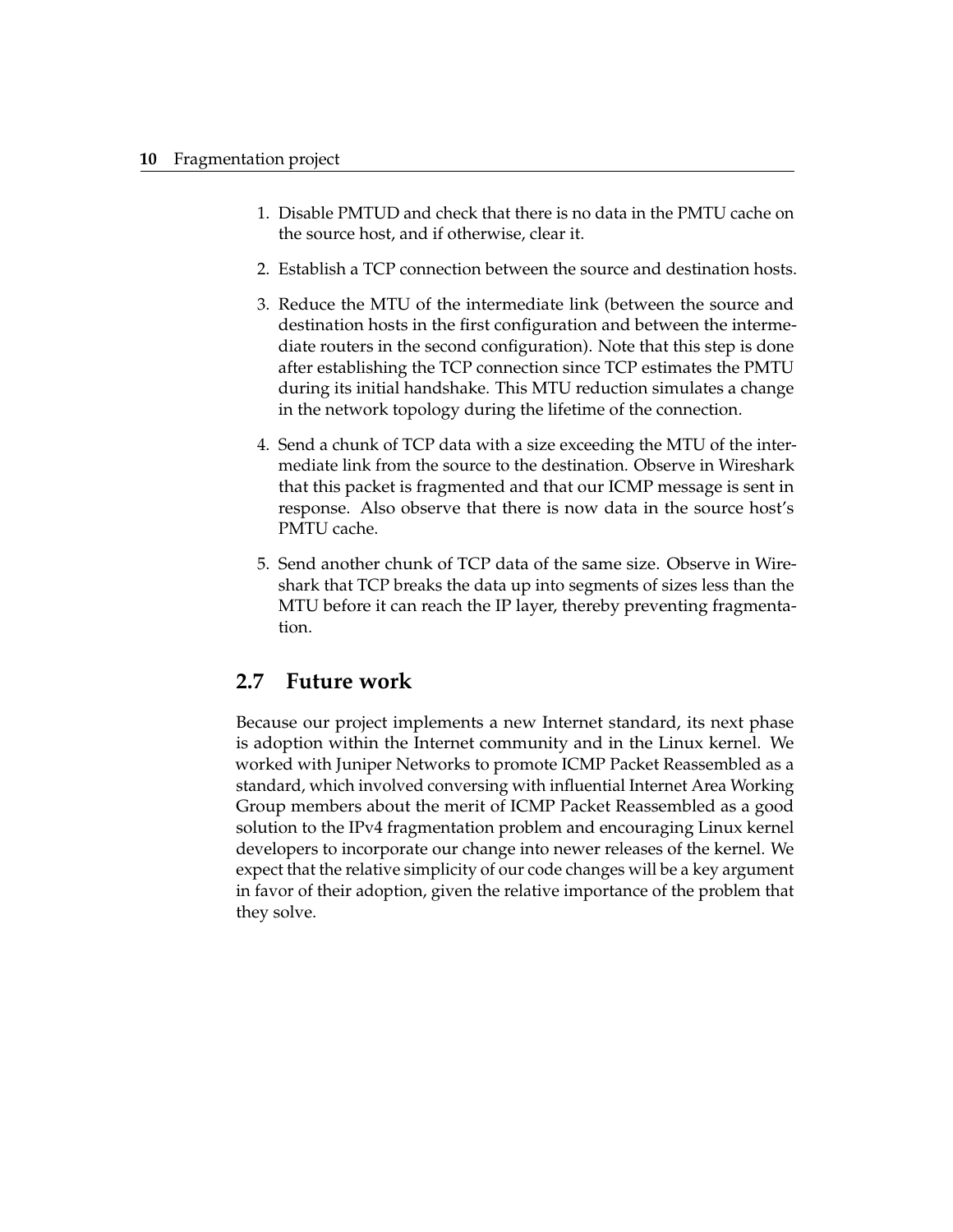## <span id="page-21-0"></span>**Chapter 3**

## **Benchmarking project**

In our second project, we helped Juniper Networks measure the impact of certain extensions to the Internet Protocol version 6 (IPv6) that implement a feature called source routing. We produced code that can be used to run basic tests locally, together with a formal procedure in Internet Draft format specifying the procedure so that Juniper Networks can collect accurate data using dedicated benchmarking hardware. With this data, Juniper Networks will be able to ascertain whether replacing the existing Segment Routing Header with their proposed Compressed Routing Header will improve router performance.

### <span id="page-21-1"></span>**3.1 Background**

Under IPv6, each packet has a standard set of headers. In addition to these, a packet may optionally include *extension headers*, which provide features that are not needed by every packet. One application of extension headers is source routing, which is a procedure by which the sender of a packet can specify information about how it should be routed. Source routing can be used to optimize the performance of a network; this application is called *traffic engineering*. Source routing is especially useful in combination with *software-defined networking*, a technology allowing some parts of network behavior to be controlled by a centralized source that can determine the flow of packets through the network in a holistic manner that optimizes overall performance.

The original version of IPv6 included support for source routing by means of the Routing Header Type 0 (RH0). The RH0 extension header, shown in Figure [3.1,](#page-22-0) includes a list of IPv6 addresses that a packet must be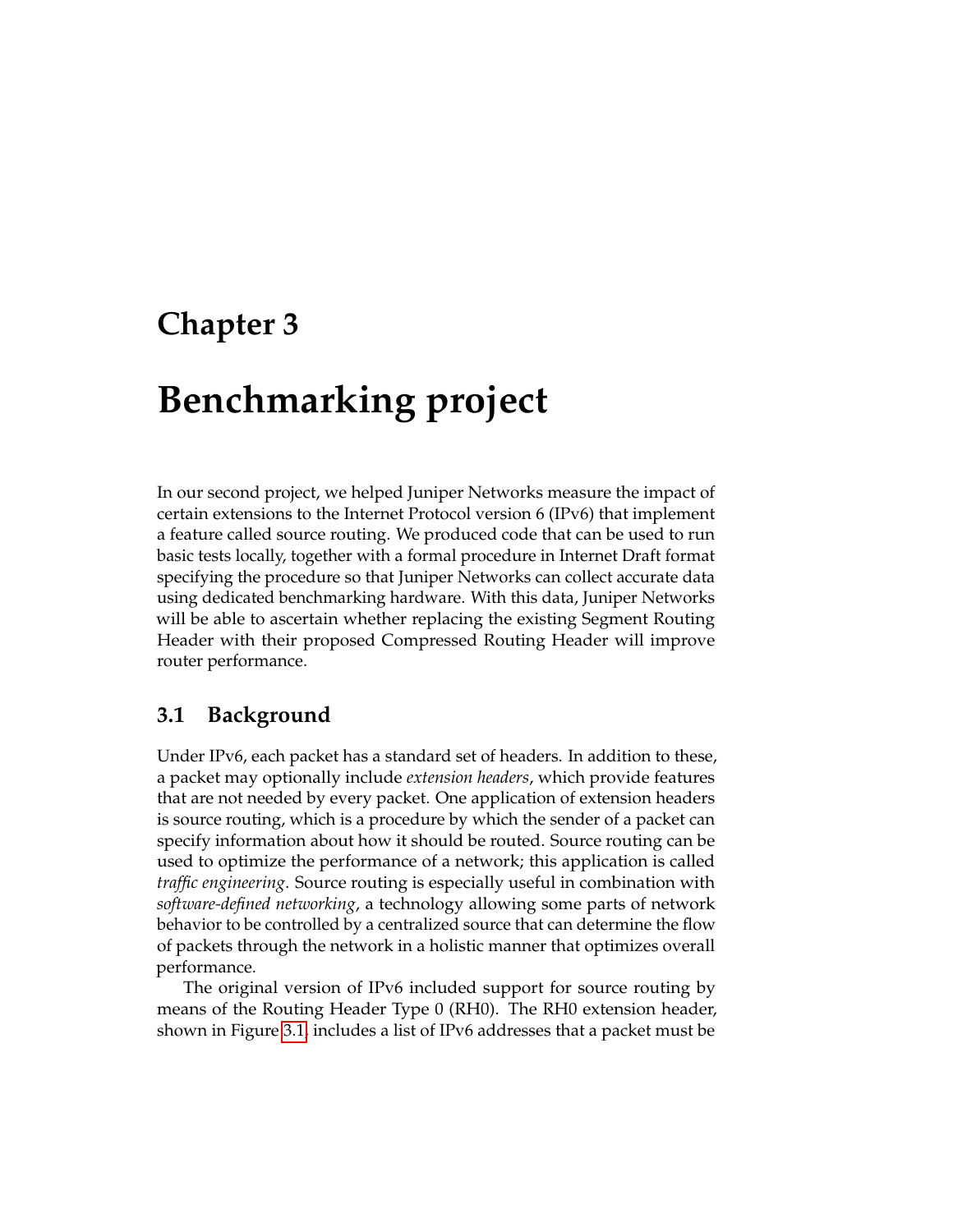routed through before reaching its destination. When the RH0 header is included, the packet is routed (using standard protocols) to the first listed address, whereupon the header is adjusted to indicate that it should be routed to the next address, and so on. Unfortunately, RH0 could be exploited to perform an effective Denial of Service (DoS) attack, as documented in RFC 4942 [\(Davies et al., 2007\)](#page-41-4), so it was deprecated in 2007 by RFC 5095 [\(Abley et al., 2007\)](#page-41-5), and support for it has since been removed from almost all IPv6 hosts on the Internet.

<span id="page-22-0"></span>

**Figure 3.1** Format of Routing Header Type 0 as specified in RFC 2460 [\(Deering](#page-41-6) [and Hinden, 1998\)](#page-41-6).

However, source routing is still a desirable use case for IPv6, so a new extension header, called the Segment Routing Header (SRH), was proposed to replace RH0. This header was specified by RFC 8754 [\(Filsfils et al., 2020\)](#page-41-7) and is shown in Figure [3.2.](#page-23-0) Although SRH has many more features than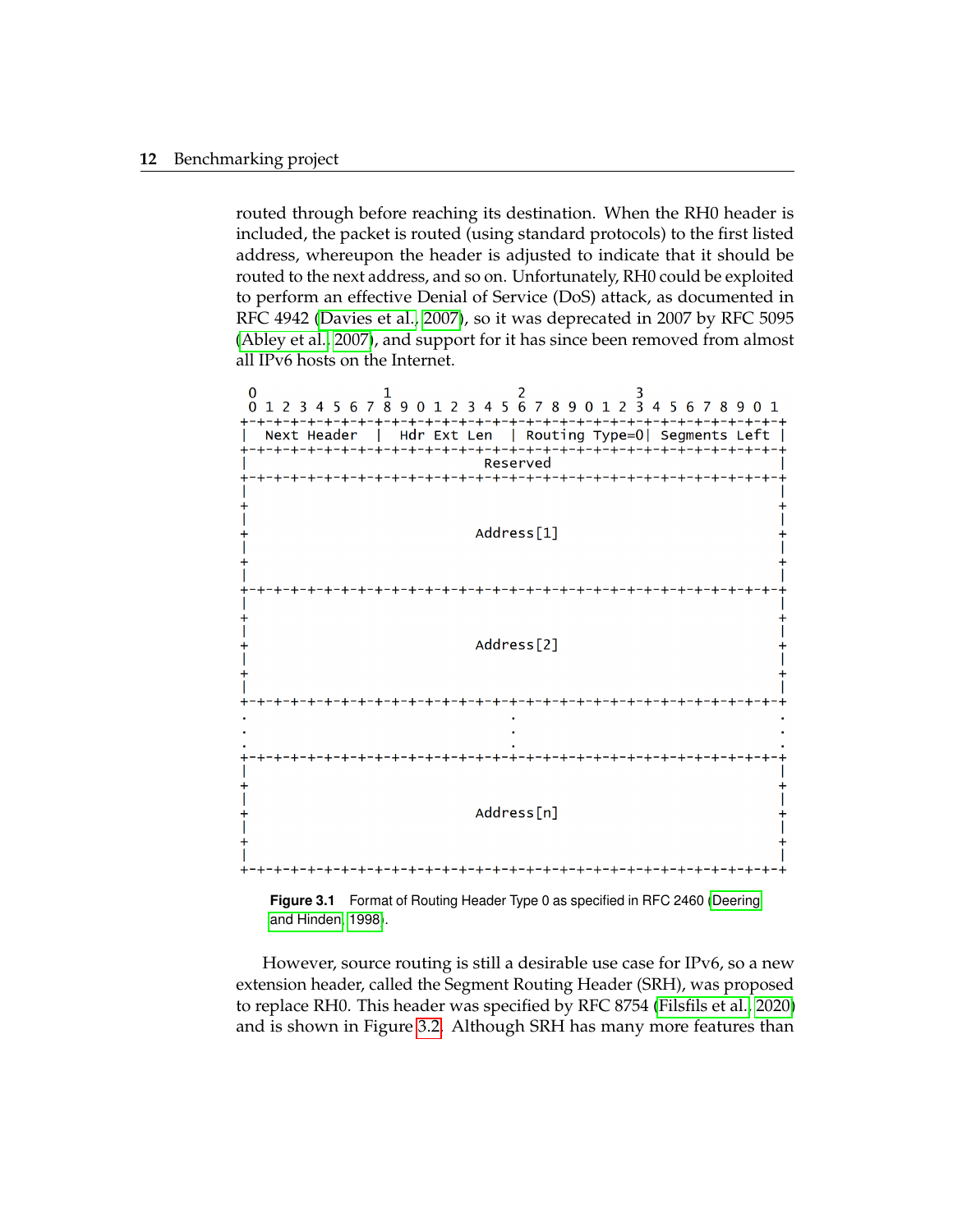RH0, its core functionality is similar; that is to say, it is possible to specify a list of IPv6 addresses that a packet must visit before it is delivered to its destination.

<span id="page-23-0"></span>a  $\mathfrak{p}$  $\overline{3}$  $\mathbf{1}$ 01234567890123456789012345678901 | Next Header | Hdr Ext Len | Routing Type | Segments Left | Last Entry | Flags | Tag Segment List[0] (128 bits IPv6 address)  $\ddotsc$ Segment List[n] (128 bits IPv6 address)  $\frac{1}{2}$  $\frac{1}{2}$  $\frac{1}{2}$ Optional Type Length Value objects (variable)  $\frac{1}{2}$  $\prime\prime$  $\frac{1}{2}$ 

**Figure 3.2** Format of Segment Routing Header as specified in RFC 8754.

One problem with SRH (and RH0) is that headers may grow to be very large. This is because IPv6 addresses are 128 bits long, and many of them may be included in an SRH (or RH0) header for practical implementations of source routing. To address this concern, Juniper Networks has proposed an alternative to SRH called the Compressed Routing Header (CRH). This header is specified by the CRH Internet Draft [\(Bonica et al., 2020\)](#page-41-8) and is shown in Figures [3.3](#page-24-1) and [3.4.](#page-24-2) The CRH does not specify intermediate hosts with 128-bit IPv6 addresses, instead using 16-bit or 32-bit identifiers that can be translated by routers into full IPv6 addresses. It is the job of the intermediate routers to maintain lookup tables for the CRH identifiers, which in many cases means there must be some infrastructure which is capable of informing the intermediate routers of how to populate their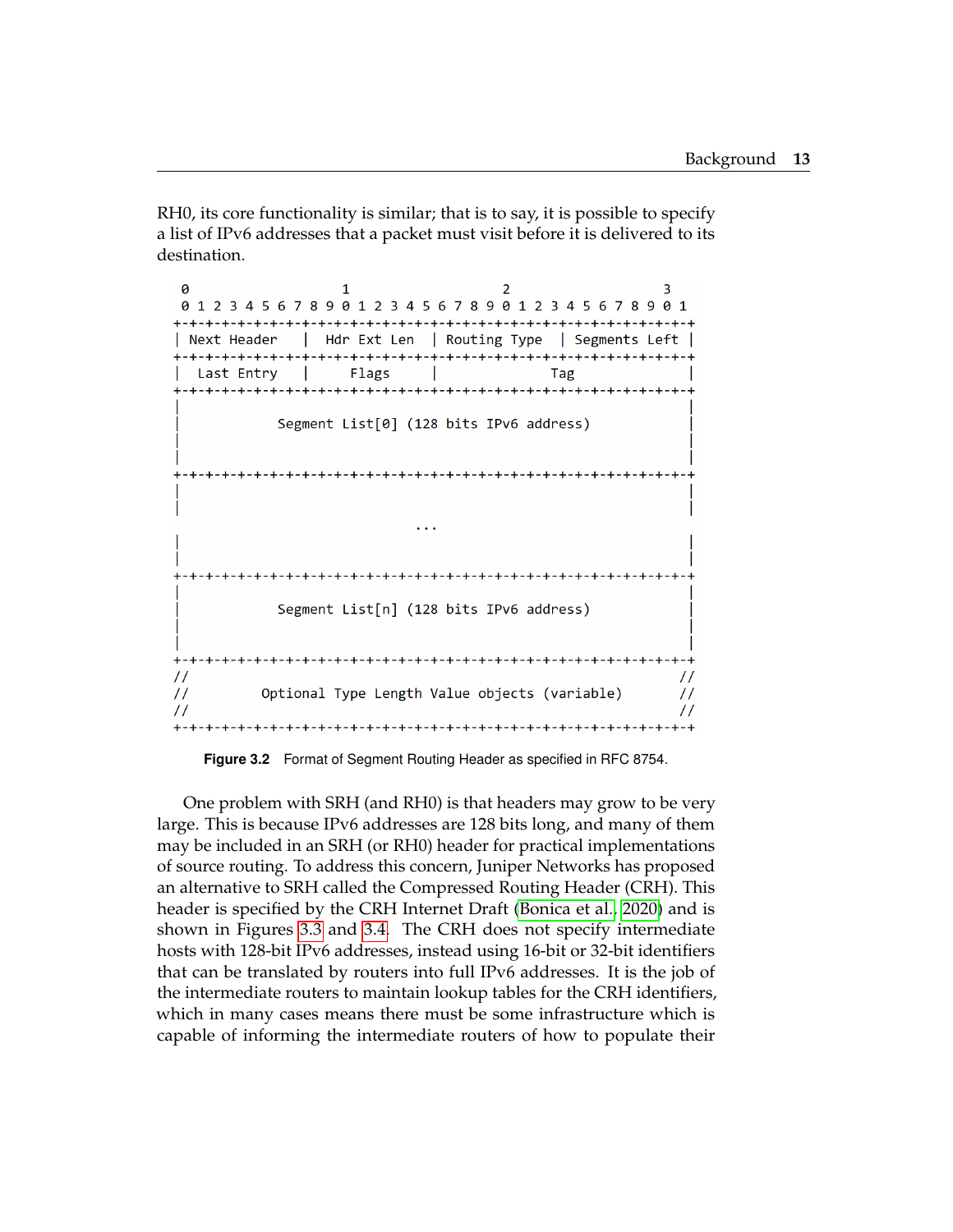<span id="page-24-1"></span> $\theta$  $\overline{3}$  $\mathbf{1}$  $\mathfrak{p}$ 01234567890123456789012345678901 | Next Header | Hdr Ext Len | Routing Type | Segments Left |  $\text{SID[0]}$  |  $\text{SID[1]}$ 

lookup tables. (That infrastructure is beyond the scope of our project.)

**Figure 3.3** Format of Compressed Routing Header with 16-bit identifiers ([\(Bon](#page-41-8)[ica et al., 2020\)](#page-41-8)). For CRH-16, the Routing Type is 5 (pending IANA assignment).

<span id="page-24-2"></span>

| ø<br>0 1 2 3 4 5 6 7 8 9 0 1 2 3 4 5 6 7 8 9 0 1 2 3 4 5 6 7 8 9 0 1 |                            |  |
|----------------------------------------------------------------------|----------------------------|--|
|                                                                      |                            |  |
| Next Header   Hdr Ext Len   Routing Type   Segments Left             |                            |  |
|                                                                      |                            |  |
|                                                                      | SID[0]                     |  |
|                                                                      | -+-+-+-+-+-+-+-+-+-+-+-+-+ |  |
|                                                                      | SID[1]                     |  |
|                                                                      |                            |  |
|                                                                      |                            |  |
|                                                                      |                            |  |
|                                                                      | SID[n]                     |  |
|                                                                      |                            |  |

**Figure 3.4** Format of Compressed Routing Header with 32-bit identifiers ([\(Bon](#page-41-8)[ica et al., 2020\)](#page-41-8)). For CRH-32, the Routing Type is 6 (pending IANA assignment).

### <span id="page-24-0"></span>**3.2 Problem**

The differences in how source routing extension headers identify intermediate nodes cause variations in how quickly a packet is processed on its way to its destination. Since routers have to copy packets into memory before processing them, the larger RH0 and SRH packets incur extra overhead that increases as the number of intermediate nodes increases. The lookup table that CRH employs is also expensive, but it is a fixed cost that is independent of the number of intermediate nodes.

The time it takes for a packet to travel from source to destination is often a point of interest for optimization and comparison with different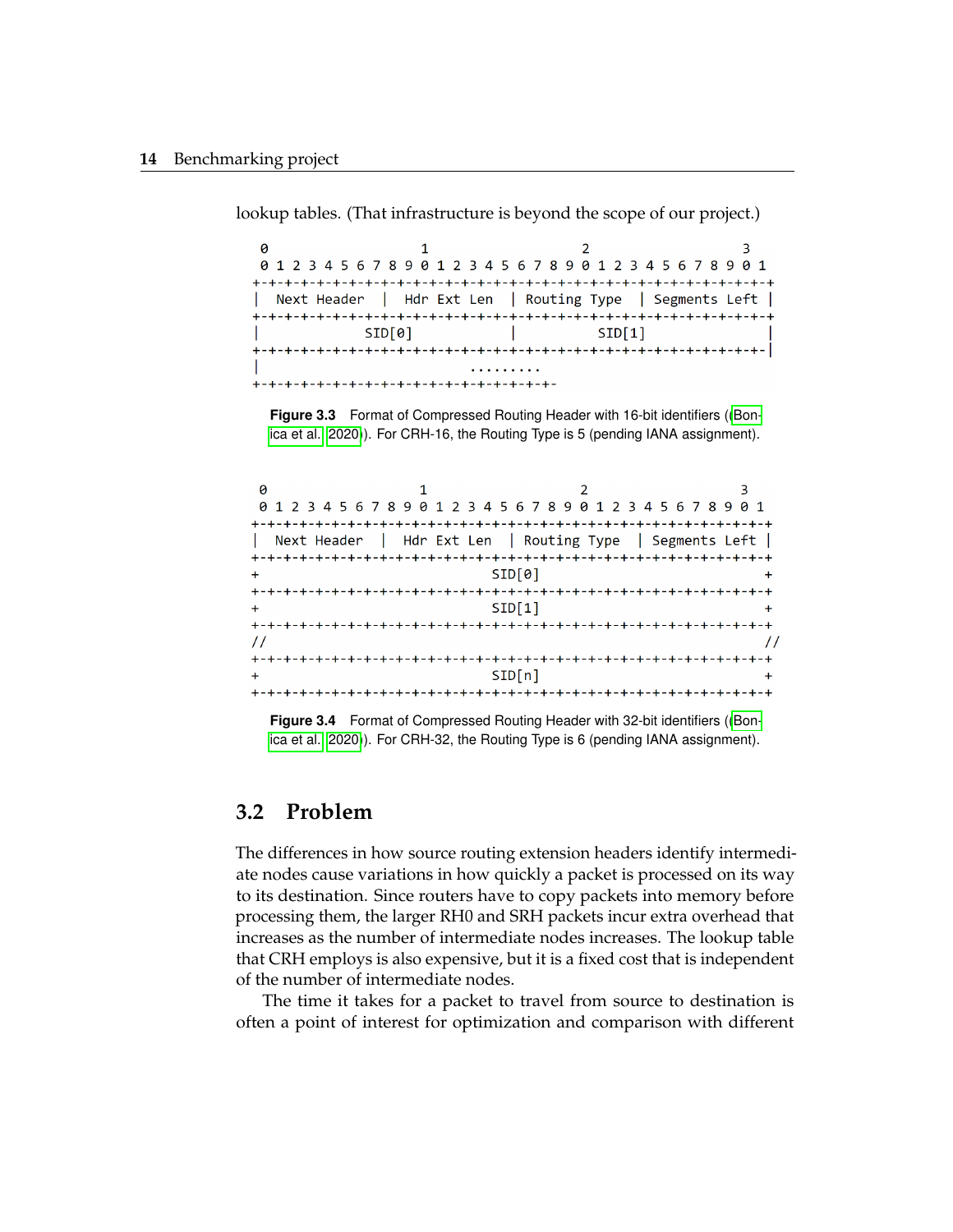implementations. As such, Juniper Networks has asked us to construct a framework for an experiment that examines this tradeoff by exploring packet throughput relative to the type of routing header and the number of intermediate nodes.

### <span id="page-25-0"></span>**3.3 Our approach**

Juniper Networks wanted us to design a procedure to test the performance of their routers. When designing and testing our experiment, we wanted to replicate such a setup, that is, a tester machine sending packets to a router and measuring the throughput. However, for a number of reasons, we were unable to use real routers or real machines in our setup.

We needed to test three different routing headers in different stages of development. As mentioned previously, RH0 was deprecated in 2007, so finding a router supporting RH0 was challenging. Also, CRH is currently being developed by Juniper Networks and has not yet reached standardization, so there is no available router that can support the processing of CRH. Juniper Networks supplied us with a Linux kernel image that implements CRH processing, so we used a virtual machine (VM) running that version of Linux as a router. Since we had to a use a VM for the router processing CRH, we used VMs for the other headers as well. To process RH0, we found an Ubuntu 6 image from 2006, when RH0 was still supported, and used another VM running that version of Linux. We did not have to use a separate VM for the SRH header since the Linux image that Juniper Networks provided supported that.

We encountered other problems when testing router throughput. One problem in testing the throughput of a router is that we need a machine that sends packets to a router at a very fast and consistent rate. Regular machines cannot do that, since the operating system decides exactly when to send a packet, which causes significant variance. Juniper Networks has Ixia machines they can use for that purpose, but those are too expensive to use in our Clinic project. Since we realized we could not reach the accuracy we desired without proper hardware, we opted to use a virtual machine for the tester device as well.

To get results from our tests, we needed to send packets fast enough to overrun the router VMs under test. However, this proved to be challenging because the sender VM simply could not send packets fast enoguh. We initially thought that we would be able to overcome this issue by reducing the processor speed of the router VMs we were using, but we were unable to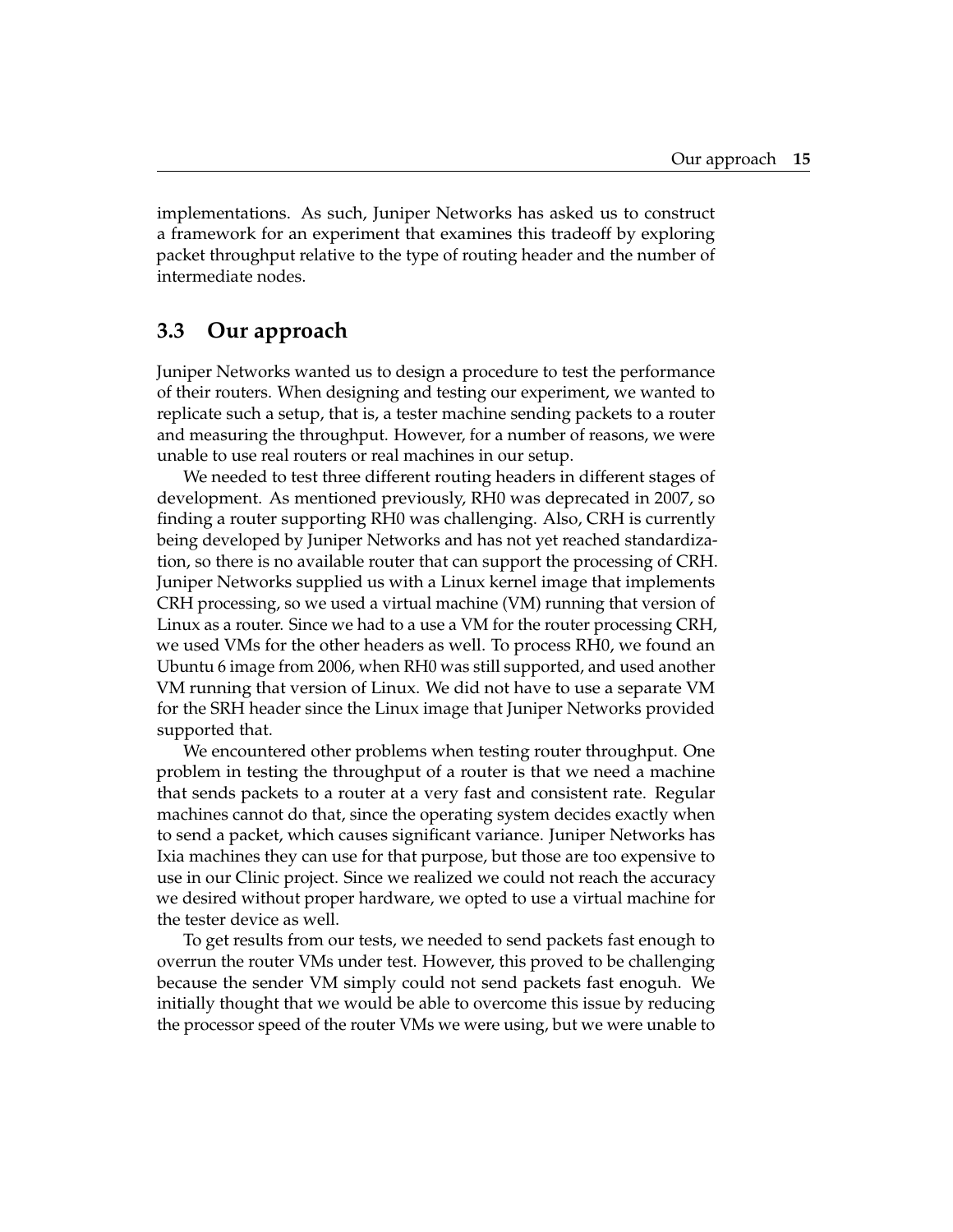do so, so we used the traffic-control features of the Linux kernel to impose a manual limit on the VMs' interface bandwidths. Clearly this means we are not measuring the true performance of routing header processing, but that was not our goal in local testing. The interface-bandwidth constraint works well enough to validate our benchmarking setup.

Most routers would likely behave similarly to the interface-constrained router VMs we set up, because the limiting factor in practice is likely to be interface bandwidth rather than actual processing time. However, Juniper Networks also produces heavier-duty routers which can process a very large interface bandwidth, and our test procedure would likely produce more interesting data for those routers, since the extra CPU time incurred by CRH lookups would become non-negligible in comparison to the interface bandwidth constraint.

Overall, our setup consists of the tester VM sending packets to the router VMs, which process those packets and send them back. Although we knew that we would not be able to get accurate data with this setup, we were still able to design a procedure that would yield useful data in a real setup. Since we want to compare the efficiency of the routing headers, the procedure we came up with runs throughput tests in accordance with RFC 2544 [\(Bradner](#page-41-9) [and McQuaid, 1999\)](#page-41-9) for each of the headers, with the number of addresses in the header ranging from one to fifteen. In an actual setup, we expect CRH to be less efficient at first, and more efficient later, as the number of addresses included in the header increases. We used Python scripts to run these tests in our local setup and to plot the graphs comparing the headers.

After running tests, we wrote an Internet Draft, included in Appendix [B,](#page-35-0) outlining our procedure that tests routers on their performance of processing different routing headers. This Internet Draft could be used by Juniper Networks, or anyone wanting to benchmark their routers, as it is available to the public.

### <span id="page-26-0"></span>**3.4 Testing**

Our implementation for local testing is "quick and dirty," since we do not expect to obtain meaningful data from this experiment. The code is available in a public GitHub repository at <https://github.com/raxod502/juniper-tools>.

We run the tester machine and the routers as VMs using VirtualBox, and provision them with the appropriate kernel and software using Vagrant and associated scripts. To measure throughput, we use a variation of binary search to implement the specification for throughput measurement outlined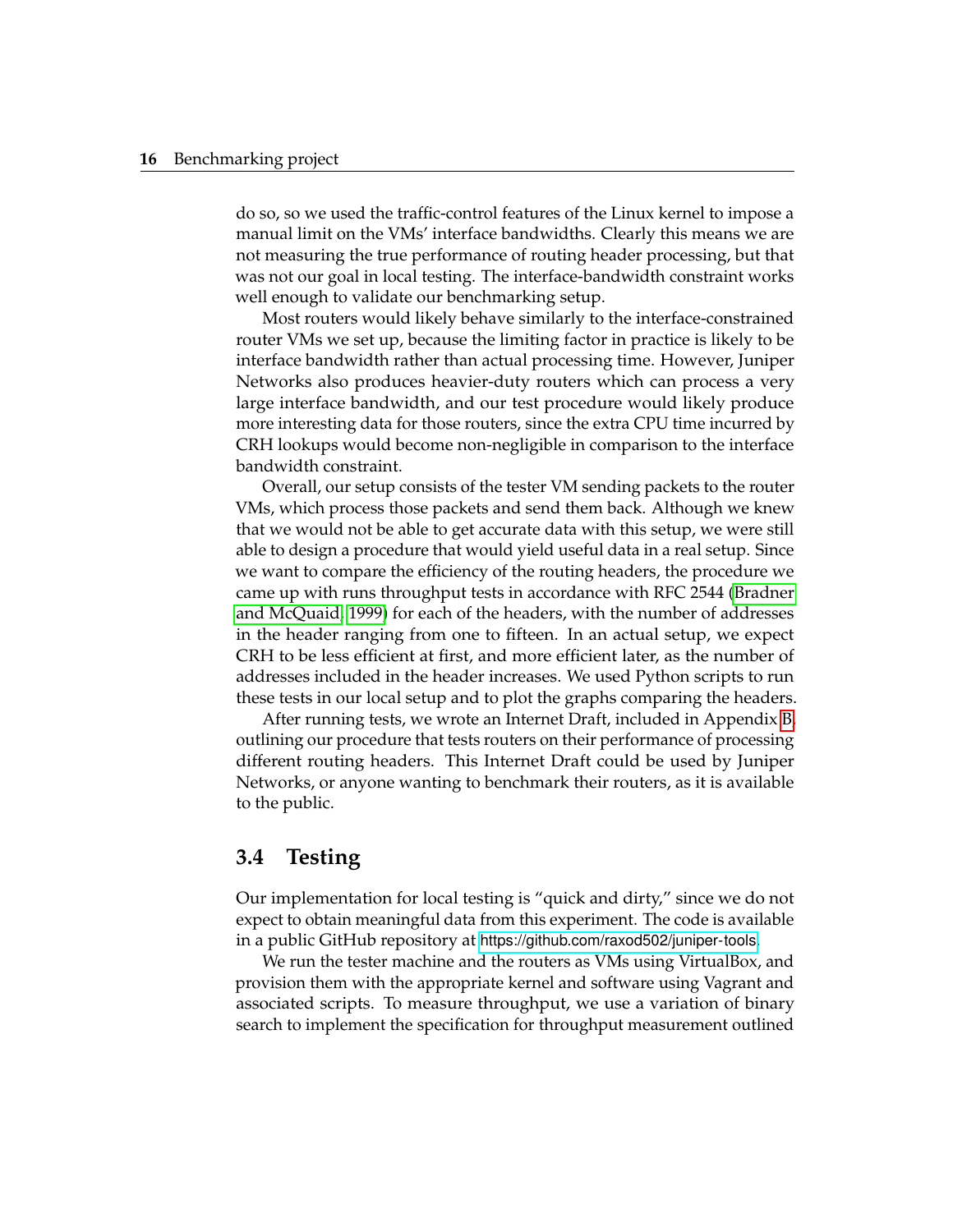in RFC 2544. Briefly, RFC 2544 states that to measure the throughput of a router, one should send a sequence of packets with a given time interval between each packet, and ascertain the minimum interval (and thus maximum throughput) that the router can tolerate without dropping any packets. Since we wanted to perform a large number of tests automatically, we needed a fast way to determine the minimum interval. Our algorithm is a variation of binary search that increases the inter-packet interval when the router drops packets and decreases it when no packets are lost. As the algorithm proceeds, it makes smaller and smaller changes to the interval until it can set a bound on the difference between the current and minimum possible intervals. Packets sent with this interval are then used to measure the throughput of the router, and the results of five tests are averaged together. A sample run of this algorithm is graphed in Figure [3.5.](#page-27-0)

<span id="page-27-0"></span>

**Figure 3.5** Actual throughput resulting from attempted throughput for rh0.

For each of the three types of extension headers (RH0, SRH, and CRH), we measured throughput as a function of the number of IPv6 addresses (or, for CRH, short identifiers) included in the header, from one to fifteen. Because of the way in which we forced our router VMs to drop packets, the resulting bandwidth (measured in packets per second) is inversely propor-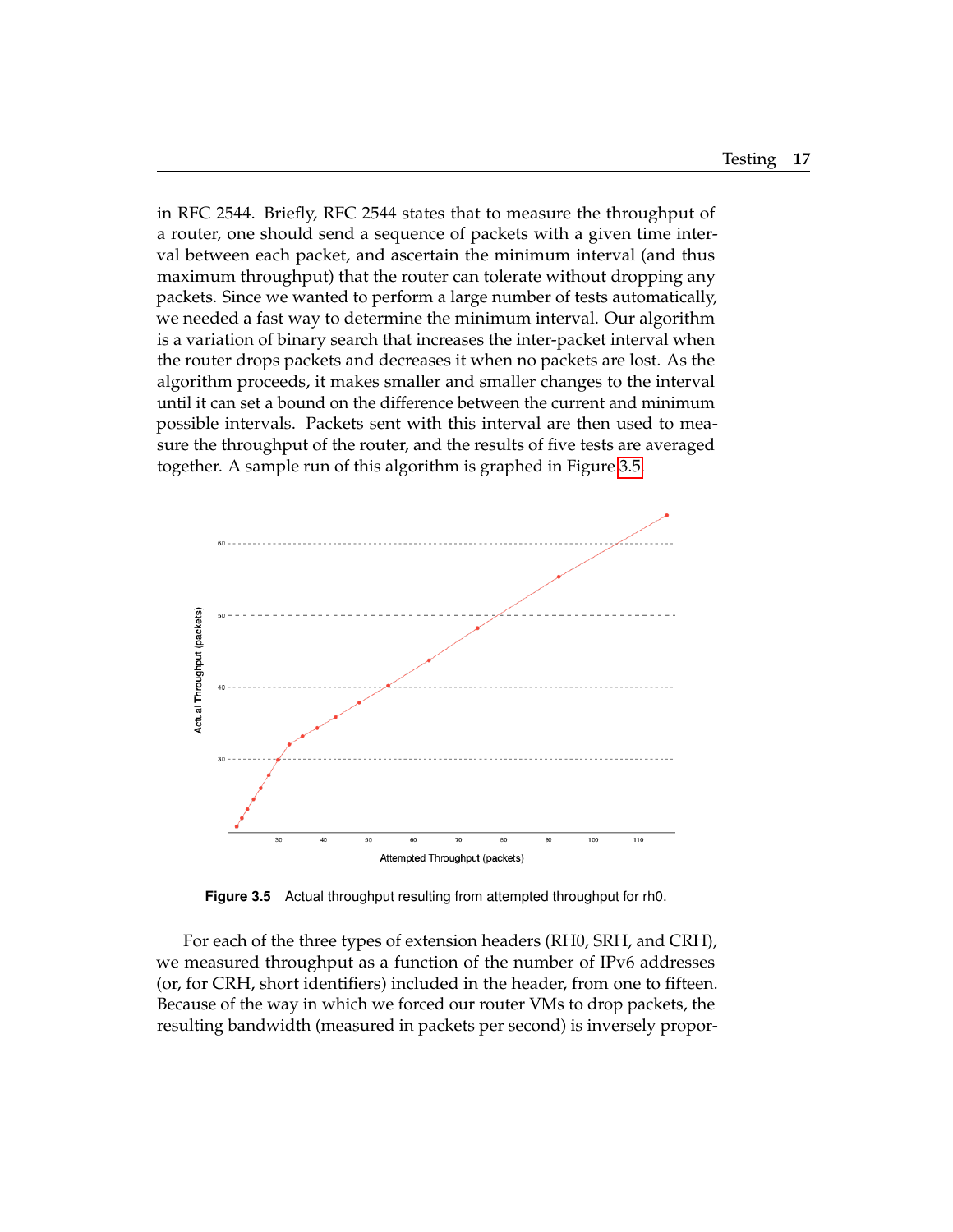#### **18** Benchmarking project

tional to packet size. As expected, we observed that CRH packets achieve a higher throughput than SRH and RH0 packets, due to the use of shorter identifiers rather than full 128-bit IPv6 addresses. SRH has lower throughput than RH0 because the header is larger by a fixed size, even though addresses are the same length. Furthermore, including more intermediate hosts in the header results in a lower throughput, due to the increased header size. The results of these tests are shown in Figures [3.6](#page-28-0) and [3.7.](#page-29-0)

<span id="page-28-0"></span>

**Figure 3.6** Average throughput for different header types.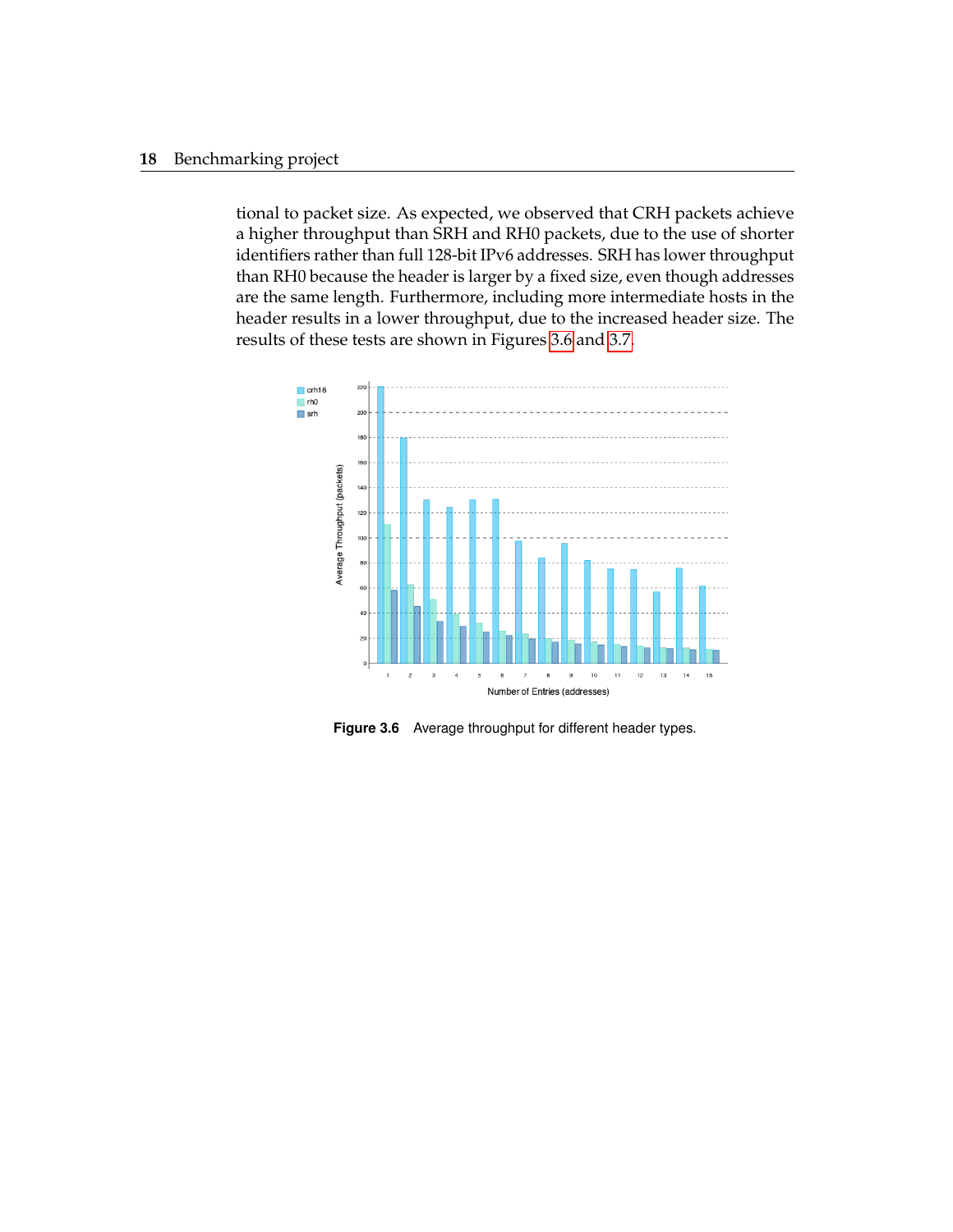<span id="page-29-0"></span>

**Figure 3.7** Average throughput for different numbers of entries.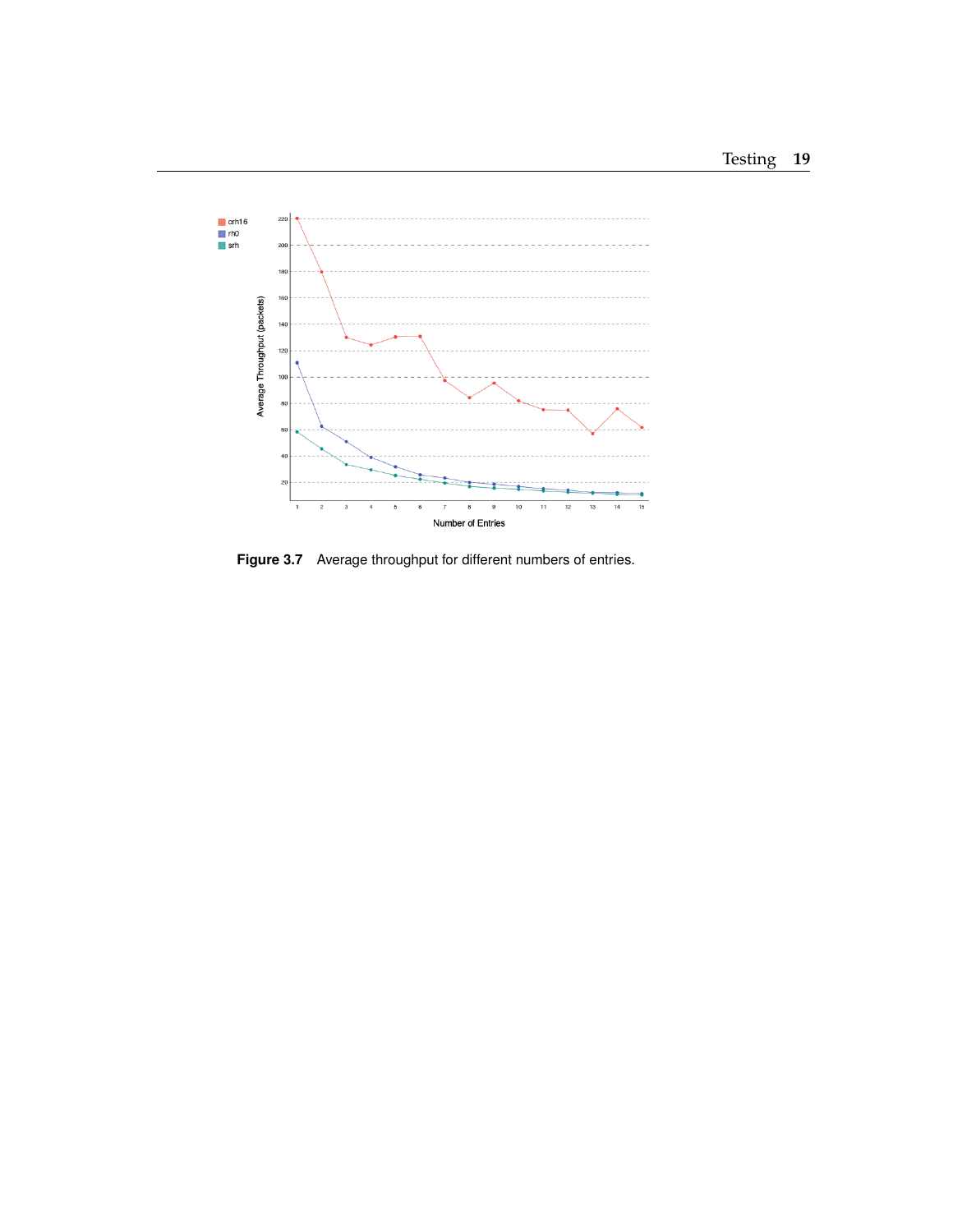### <span id="page-30-0"></span>**3.5 Future Work**

The next step for this project will be the actual data collection carried out by Juniper Networks using our experimental procedure and their specialized hardware. This data will allow Juniper Networks to evaluate the performance of their Compressed Routing Header in comparison with existing types of routing headers and contribute toward its adoption as an Internet standard.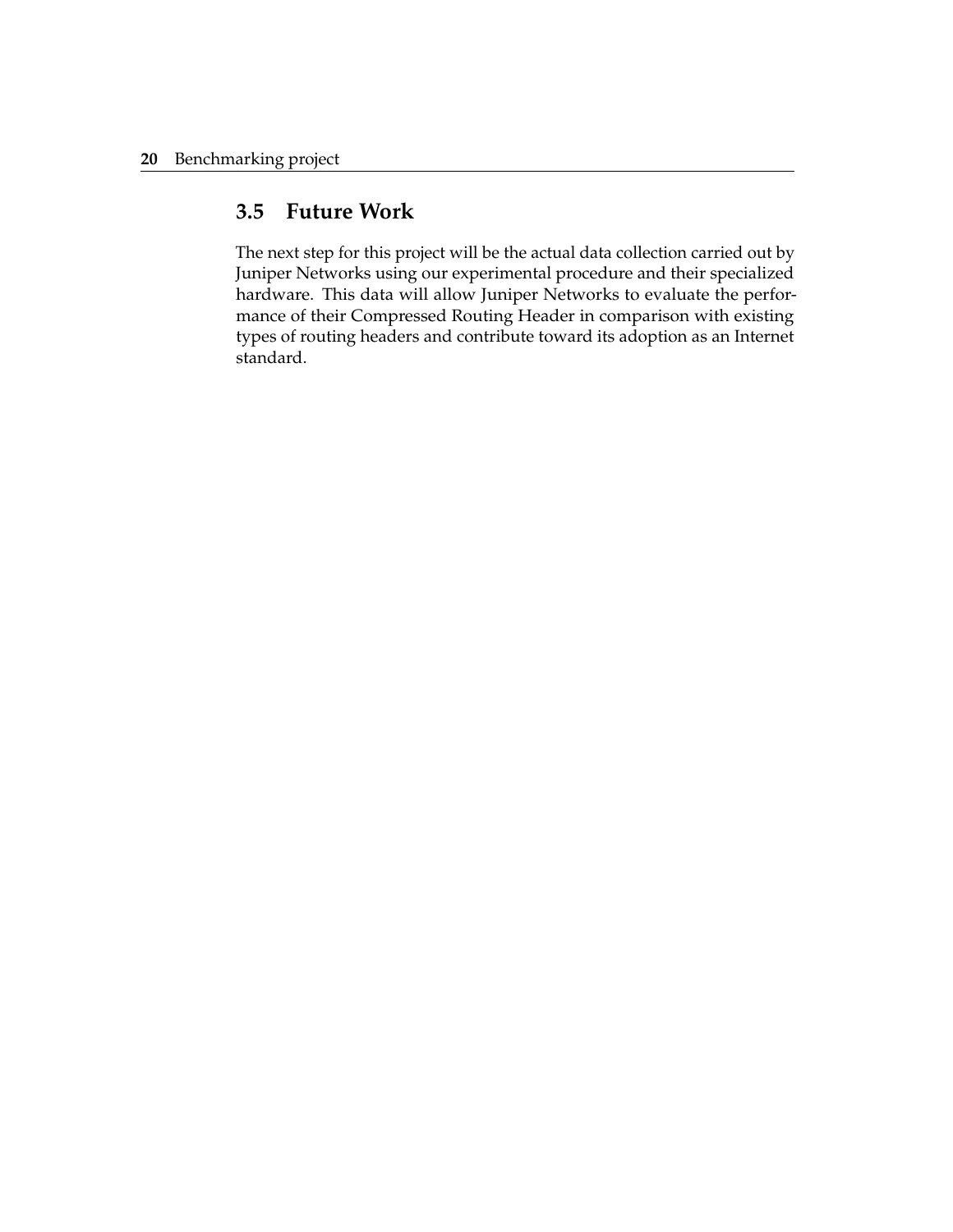## <span id="page-31-0"></span>**Appendix A**

## **Linux kernel patch**

Here we include the contents of our Linux kernel patch.

```
diff --git a/include/uapi/linux/icmp.h b/include/uapi/linux/icmp.h
 index 5589 eeb791ca .. ddaef4521e02 100644
--- a / include / uapi / linux / icmp .h
+++ b/ include / uapi / linux / icmp . h
@@ -33 ,7 +33 ,8 @@
  # define ICMP_INFO_REPLY 16 /* Information Reply */
# define ICMP_ADDRESS 17 /* Address Mask Request */
 #define ICMP_ADDRESSREPLY 18 /* Address Mask Reply */<br>-#define NR_ICMP_TYPES 18<br>+#define ICMP_PKT_REASM 253 /* Report Packet Reassembly */<br>+#define NR_ICMP_TYPES 253
  /* Codes for UNREACH . */
@@ -80 ,6 +81 ,11 @@ struct icmphdr {
                         __be16 __unused;<br>__be16 mtu;
           } frag;<br>struct {
 + struct {
+ __u8 __unused ;
+ __u8 orig_dg_len ;
+ __be16 mtu ;
 + } reasm ;
__u8 reserved [4];
} un ;
 };
diff --git a/net/ipv4/icmp.c b/net/ipv4/icmp.c
index 92 b3d2d1139e ..76 df9aafe32b 100644
--- a / net / ipv4 / icmp .c
+++ b/net/ipv4/icmp.c
 @@ -853,6 +853,9 @@ static bool icmp_unreach(struct sk_buff *skb)<br>if (icmph->code == ICMP_EXC_FRAGTIME)
                                  goto out ;
                        break ;
 + case ICMP_PKT_REASM :
+ info = ntohs (icmph ->un. reasm . mtu );
+ break ;
            }
            /*
@@ -1099 ,7 +1102 ,8 @@ int icmp_err ( struct sk_buff *skb , u32 info )
                       return 0;
           }
- if (type == ICMP_DEST_UNREACH && code == ICMP_FRAG_NEEDED)<br>+ if ((type == ICMP DEST UNREACH && code == ICMP FRAG_NEEDED
 + if (( type == ICMP_DEST_UNREACH && code == ICMP_FRAG_NEEDED ) ||
+ type == ICMP_PKT_REASM )
ipv4_update_pmtu ( skb , net , info , 0, IPPROTO_ICMP );
            else if (type == ICMP_REDIRECT)
```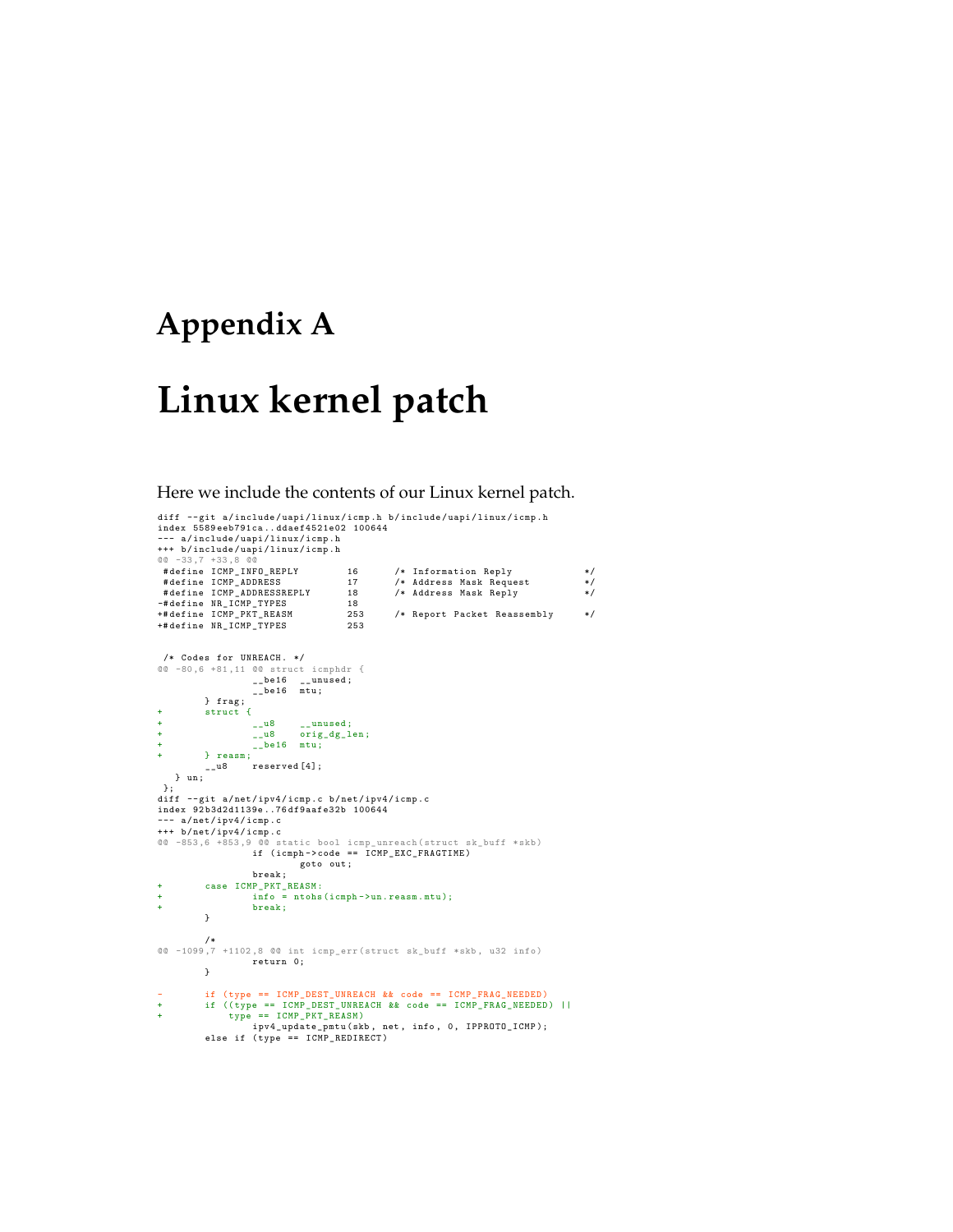#### **22** Linux kernel patch

```
ipv4_redirect ( skb , net , 0, IPPROTO_ICMP );
@@ -1179 ,6 +1183 ,9 @@ static const struct icmp_control icmp_pointers [ NR_ICMP_TYPES + 1] = {
[ ICMP_ADDRESSREPLY ] = {
                      handler = icmp_discard .
          },
+ [ ICMP_PKT_REASM ] = {
+ . handler = icmp_unreach ,
          \rightarrow.
 };
 static void __net_exit icmp_sk_exit ( struct net *net )
diff  — git  a/net/ipv4/ip_fragment.c  b/net/ipv4/ip_fragment.c<br>index  cf2b0a6a3337..e5a50d8874d1  100644<br>---  a/net/ipv4/ip_fragment.c
+++ b/ net / ipv4 / ip_fragment . c
@@ -404 ,6 +404 ,8 @@ static int ip_frag_reasm ( struct ipq *qp , struct sk_buff *skb ,
           void * reasm_data;
          int len , err ;
           u8 ecn ;
+ u_int16_t orig_dg_len ;
+ u_int32_t icmp_info ;
           ipq_kill ( qp );
@@ -449 ,6 +451 ,18 @@ static int ip_frag_reasm ( struct ipq *qp , struct sk_buff *skb ,
          ip_send_check ( iph );
+ /* Original datagram length in 32-bit words,<br>+ * up to 576 - 8 = 568 bytes (568 / 4 = 142 32-bit words) */<br>+ orig_dg_len = len > 568 ? 142 : (len - 1) / 4 + 1;<br>+ icmp_info = (orig_dg_len << 16) + IPCB(skb)->frag_max_size
+
          /* skb has no dst, perform route lookup again */
+ err = ip_route_input_noref (skb , iph ->daddr , iph ->saddr ,
+ iph - >tos , skb -> dev );
+
          if (iph-> protocol != IPPROTO_ICMP)icmp_send (skb, ICMP_PKT_REASM, 0, htonl (icmp_info));
+
           __IP_INC_STATS ( net , IPSTATS_MIB_REASMOKS );
qp ->q.rb_fragments = RB_ROOT;<br>qp ->q.fragments_tail = NULL;<br>diff --git a/net/ipv4/ping.c b/net/ipv4/ping.c
index 9 d24ef5c5d8f ..67 d6d83bb33f 100644
--- a / net / ipv4 / ping .c
+++ b/ net / ipv4 / ping . c
@@ -536 ,7 +536 ,9 @@ void ping_err ( struct sk_buff *skb , int offset , u32 info )
harderr = 1;
                                 break ;
                      case ICMP_DEST_UNREACH :
- if ( code == ICMP_FRAG_NEEDED ) { /* Path MTU discovery */
+ case ICMP_PKT_REASM :
                                 + /* Path MTU discovery */
                                 + if ( type == ICMP_PKT_REASM || code == ICMP_FRAG_NEEDED ) {
                                             ipv4_sk_update_pmtu(skb, sk, info);<br>if (inet_sock->pmtudisc != IP_PMTUDISC_DONT) {<br>err = EMSGSIZE;
diff --git a/net/ipv4/raw.c b/net/ipv4/raw.c
index 40 a6abbc9cf6 .. a6b7a2c2f4a2 100644
 --- a/net/ipv4/raw.c
+++ b/ net / ipv4 / raw .c
@@ -230,7 +230,8 @@ static void raw_err (struct sock *sk, struct sk_buff *skb, u32 info)<br>int err = 0;
          int harderr = 0;
- if ( type == ICMP_DEST_UNREACH && code == ICMP_FRAG_NEEDED )
+ if (( type == ICMP_DEST_UNREACH && code == ICMP_FRAG_NEEDED ) ||
                type = ICMP_PKT_REASMipv4_sk_update_pmtu ( skb , sk , info );
else if ( type == ICMP_REDIRECT ) {
                      ipv4_sk_redirect ( skb , sk );
diff -- git a/ net / ipv4 / tcp_ipv4 .c b/ net / ipv4 / tcp_ipv4 .c
index cfa81190a1b1 .. b1f9718d1095 100644
 --- a / net / ipv4 / tcp_ipv4 .c
+++ b/ net / ipv4 / tcp_ipv4 .c
```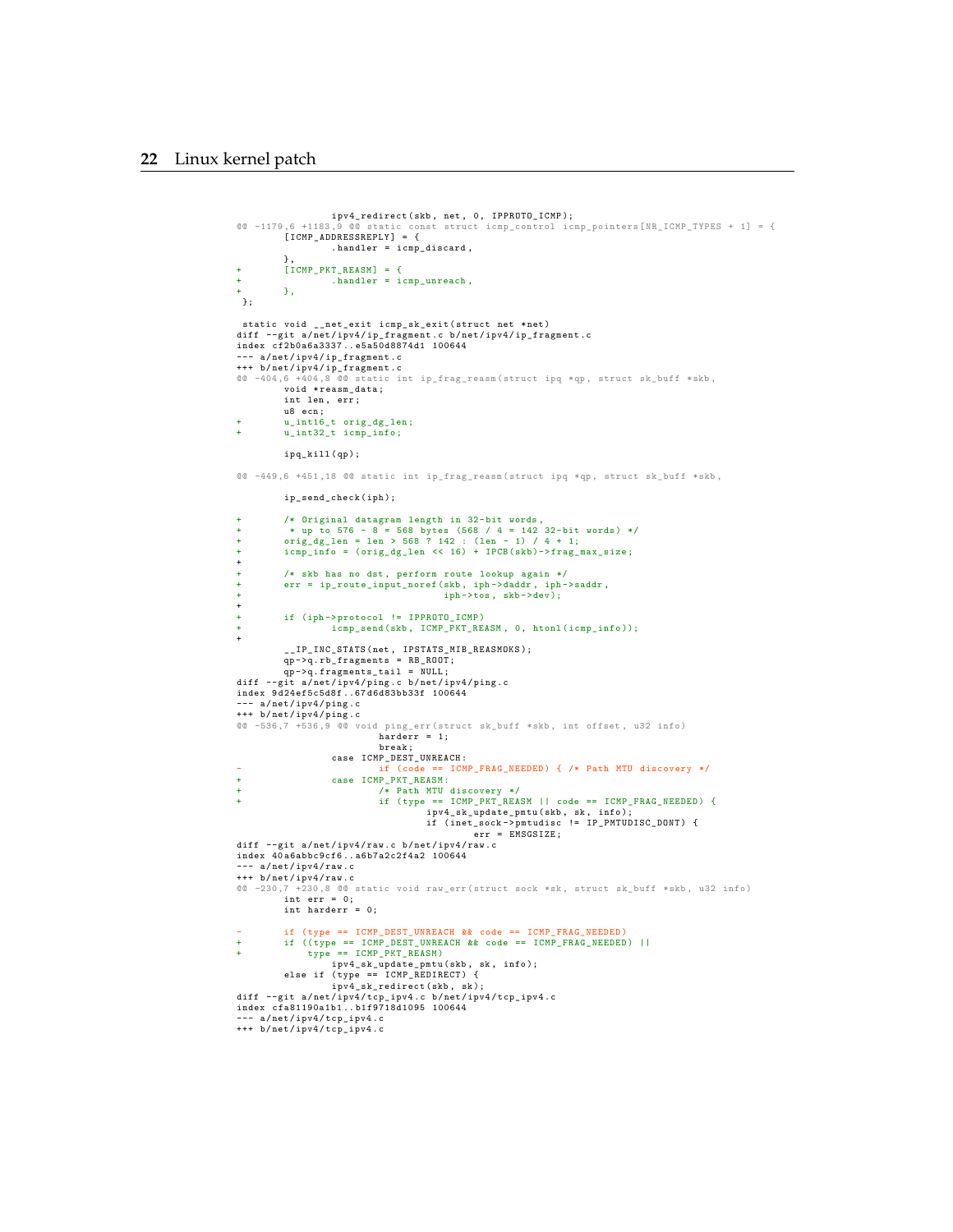```
@@ -498 ,10 +498 ,12 @@ int tcp_v4_err ( struct sk_buff * icmp_skb , u32 info )
                          err = EPROTO;break;<br>case ICMP_DEST_UNREACH:
 case ICMP_DEST_UNREACH :<br>- if (code > NR_ICMP_UNREACH)<br>+ case ICMP_PKT_REASM :<br>if (type == ICMP_DEST_UNREACH && code > NR_ICMP_UNREACH)<br>goto out ;
 - if (code == ICMP_FRAG_NEEDED) { /* PMTU discovery (RFC1191) */<br>
+ /* PMTU discovery (RFC1191) */<br>
+ if (type == ICMP_PKT_REASM || code == ICMP_FRAG_NEEDED) {<br>
/* We are not interested in TCP_LISTEN and open_requests<br>
* (
--- a / net / ipv4 / udp .c
 +++ b/ net / ipv4 / udp .c
@@ -709 ,6 +709 ,9 @@ int __udp4_lib_err ( struct sk_buff *skb , u32 info , struct udp_table * udptable )
case ICMP_REDIRECT :
                          ipv4_sk_redirect ( skb , sk );
 goto out;<br>+ case ICMP_PKT_REASM:
 + ipv4_sk_update_pmtu (skb , sk , info );
+ goto out ;
             }
             /*
```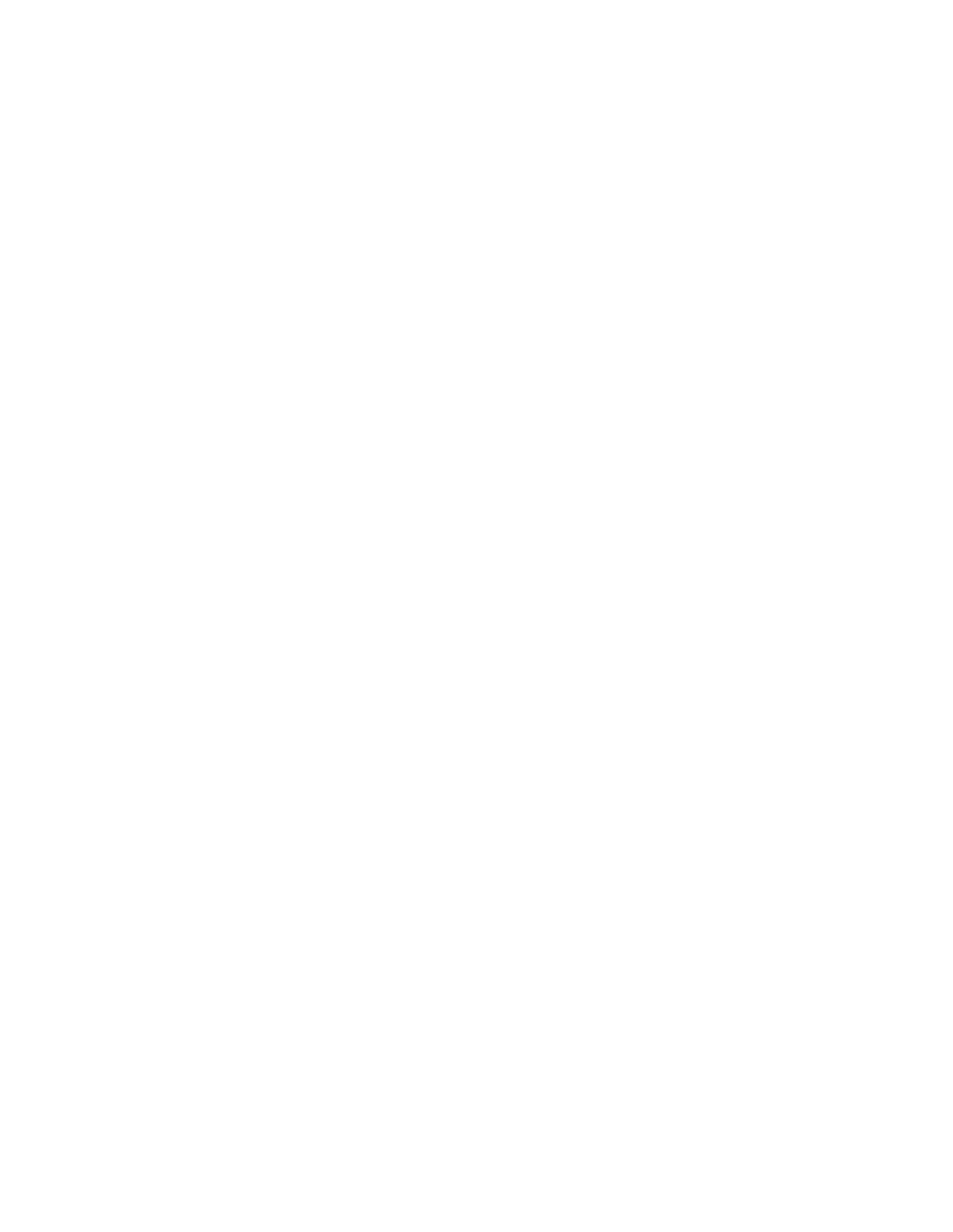## <span id="page-35-0"></span>**Appendix B**

## **Benchmarking Methodology for IPv6 Routing Extension Headers**

On the following pages, we include the contents of our Internet Draft.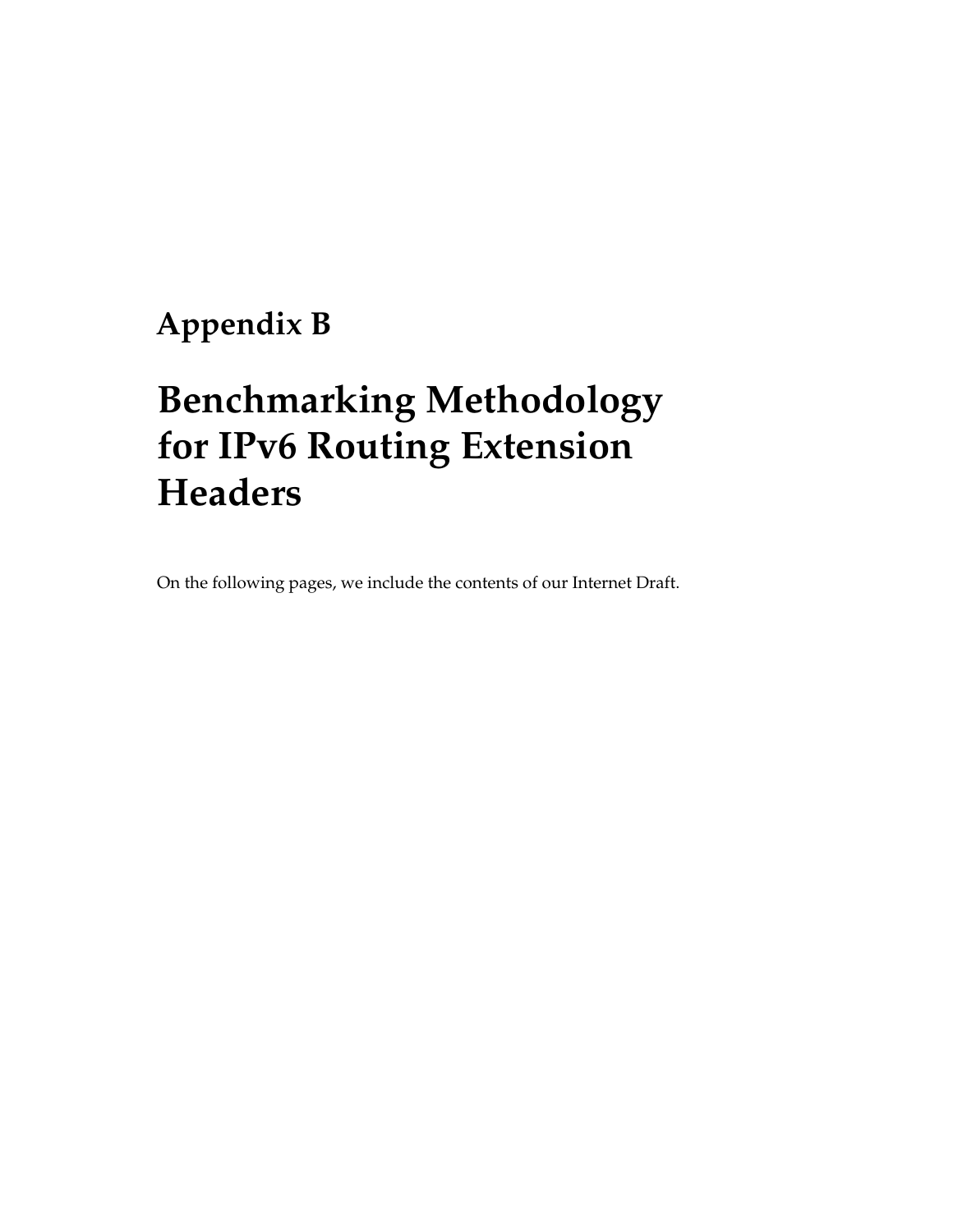Independent Hakan Alpan Intended status: Informational Expires: October 21, 2020 Radon Rosborough

Bradley Newton<br>Miles President Harvey Mudd College May 2020

 Benchmarking Methodology for IPv6 Routing Extension Headers draft-clinic-ipv6-ext-hdr-bench-method-00

#### Abstract

 This document specifies a test procedure which should be used to evaluate the performance characteristics of a network interconnection device which processes IPv6 routing extension headers. The results of the test procedure can be used to compare the performance of the Compressed Routing Header (CRH) with the performance of other routing extension headers and with the performance of packets which do not include routing extension headers. The routing extension headers which may be compared with the CRH using the test procedure are the Segment Routing Header (SRH) and Routing Header Type 0 (RH0).

#### Status of This Memo

 This Internet-Draft is submitted in full conformance with the provisions of BCP 78 and BCP 79. Internet-Drafts are working documents of the Internet Engineering Task Force (IETF), its areas, and its working groups. Note that other groups may also distribute working documents as Internet-Drafts.

 Internet-Drafts are draft documents valid for a maximum of six months and may be updated, replaced, or obsoleted by other documents at any time. It is inappropriate to use Internet-Drafts as reference material or to cite them other than as "work in progress."

 The list of current Internet-Drafts can be accessed at http://www.ietf.org/1id-abstracts.html

 The list of Internet-Draft Shadow Directories can be accessed at http://www.ietf.org/shadow.html

Copyright Notice

 Copyright (c) 2020 IETF Trust and the persons identified as the document authors. All rights reserved.

 This document is subject to BCP 78 and the IETF Trust's Legal Provisions Relating to IETF Documents (http://trustee.ietf.org/license-info) in effect on the date of publication of this document. Please review these documents carefully, as they describe your rights and restrictions with respect to this document. Code Components extracted from this document must include Simplified BSD License text as described in Section 4.e of the Trust Legal Provisions and are provided without warranty as described in the Simplified BSD License.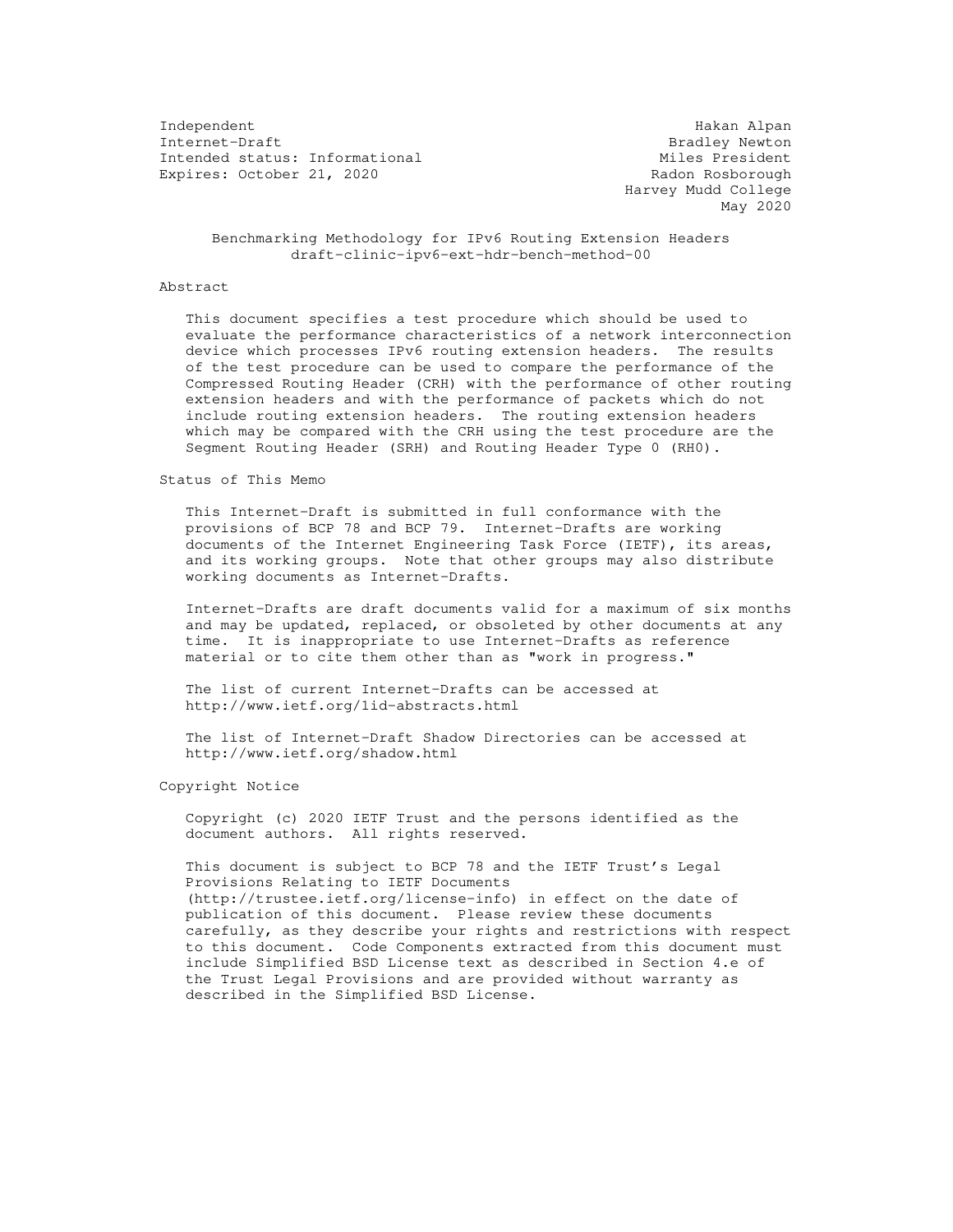#### Table of Contents

#### 1. Introduction

 IPv6 [RFC8200] source nodes use routing extension headers to specify the path that packets follow to reach their destination. The first routing extension header to be defined was Routing Header Type 0 (RH0) [RFC2460]. This header was deprecated [RFC5095] and removed from current IPv6 implementations because it introduced security vulnerabilities.

 Two replacements to RH0 have been proposed, the Segment Routing Header (SRH) [RFC8754] and the Compressed Routing Header (CRH) [I-D.draft-bonica-6man-comp-rtg-hdr]. Both of these routing extension headers provide a superset of the functionality that was previously provided by RH0, and both address the security vulnerabilities of RH0.

 Both RH0 and the SRH specify intermediate nodes in the routing extension header as a list of 128-bit IPv6 addresses. The disadvantage of this is that routing headers may become very large, which may impose data transmission overhead and degrade router performance (see section 1 of [I-D.draft-bonica-6man-comp-rtg-hdr]). For this reason, in the CRH, intermediate nodes are specified using 16-bit or 32-bit short identifiers which are mapped to IPv6 addresses by intermediate routers.

 For a given router, it is possible that either the SRH or the CRH would result in better performance. Processing a packet which uses the SRH requires the router to copy a larger header; however, processing a packet which uses the CRH requires the router to perform a lookup to translate the short identifier into an IPv6 address.

 This document defines a procedure that can be used to compare the performance of the CRH against other routing extension headers, namely: the SRH, RH0, and packets without routing extension headers.

#### 2. Requirements Language

 The key words "MUST", "MUST NOT", "REQUIRED", "SHALL", "SHALL NOT", "SHOULD", "SHOULD NOT", "RECOMMENDED", "MAY", and "OPTIONAL" in this document are to be interpreted as described in [RFC2119].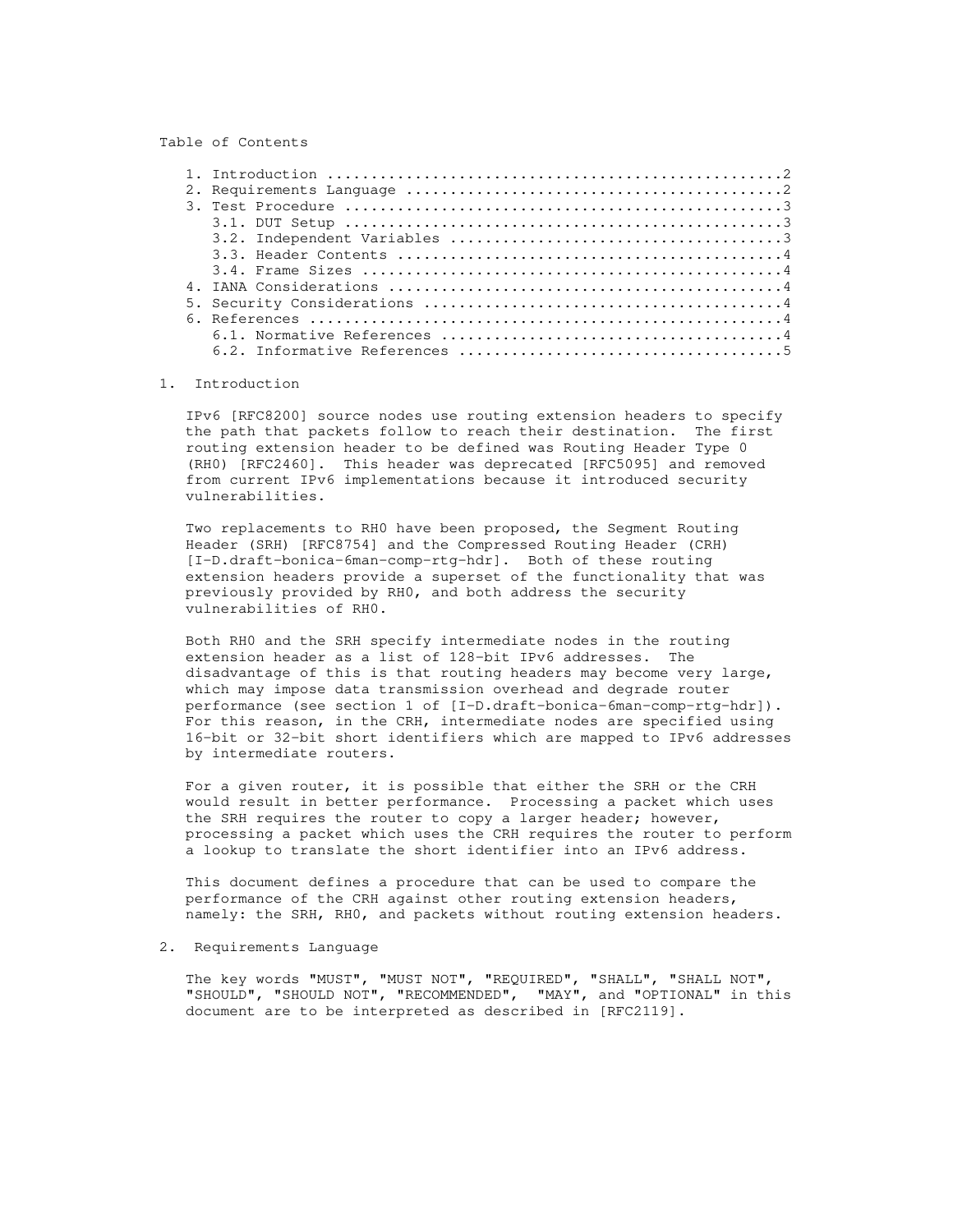#### 3. Test Procedure

 The performance characteristics of routing extension headers on a given device under test (DUT) SHOULD be measured following the guidelines in [RFC2544], except as specified in the following sections. The set of tests that is run SHOULD include a throughput test, and MAY also include other tests that are specified in [RFC2544].

#### 3.1. DUT Setup

 The DUT to be tested MUST be able to process each of the routing extension headers whose performance will be compared. To get the most useful results, both the CRH and the SRH SHOULD be included. If possible, both 16-bit and 32-bit versions of the CRH SHOULD be included. RH0 and packets without a routing extension header MAY be included as well for comparison.

 The CRH has limited support in current IPv6 implementations, so the requirement to support the CRH is likely to be the most difficult to fulfill. Juniper Networks has produced implementations of the CRH in the Linux kernel and in the MX-series router (see section 11 of [I-D.draft-bonica-6man-comp-rtg-hdr]). However, these implementations currently support only the 16-bit version of the CRH.

 If the CRH is included in tests, then the router MUST have at least one SID configured to map to the tester's IP address. This SID MUST be used in the CRH to cause the router to forward the packet back to the tester (or receiver, if separate transmitting and receiving devices are used).

 As per [RFC2544], configuration changes MUST NOT be made to the router between different tests.

#### 3.2. Independent Variables

 The performance characteristics of routing extension header processing may be affected by several factors, which SHOULD be used as independent variables in the test procedure:

- o The type of routing extension header in use (the CRH, the SRH, RH0, or none).
- o For the CRH, whether 16-bit or 32-bit short identifiers are used.
- o For the CRH, the SRH, and RH0, the number of addresses (or, for the CRH, short identifiers) specified in the header. This variable SHOULD range at least from 1 to 15, but MAY include higher values if desired.
- o The number of data bytes included in the packets that are sent. This variable SHOULD take on the same set of values for each permutation of the other independent variables. See the discussion of frame sizes below.

 Each test SHOULD be run for every possible combination of the independent variables.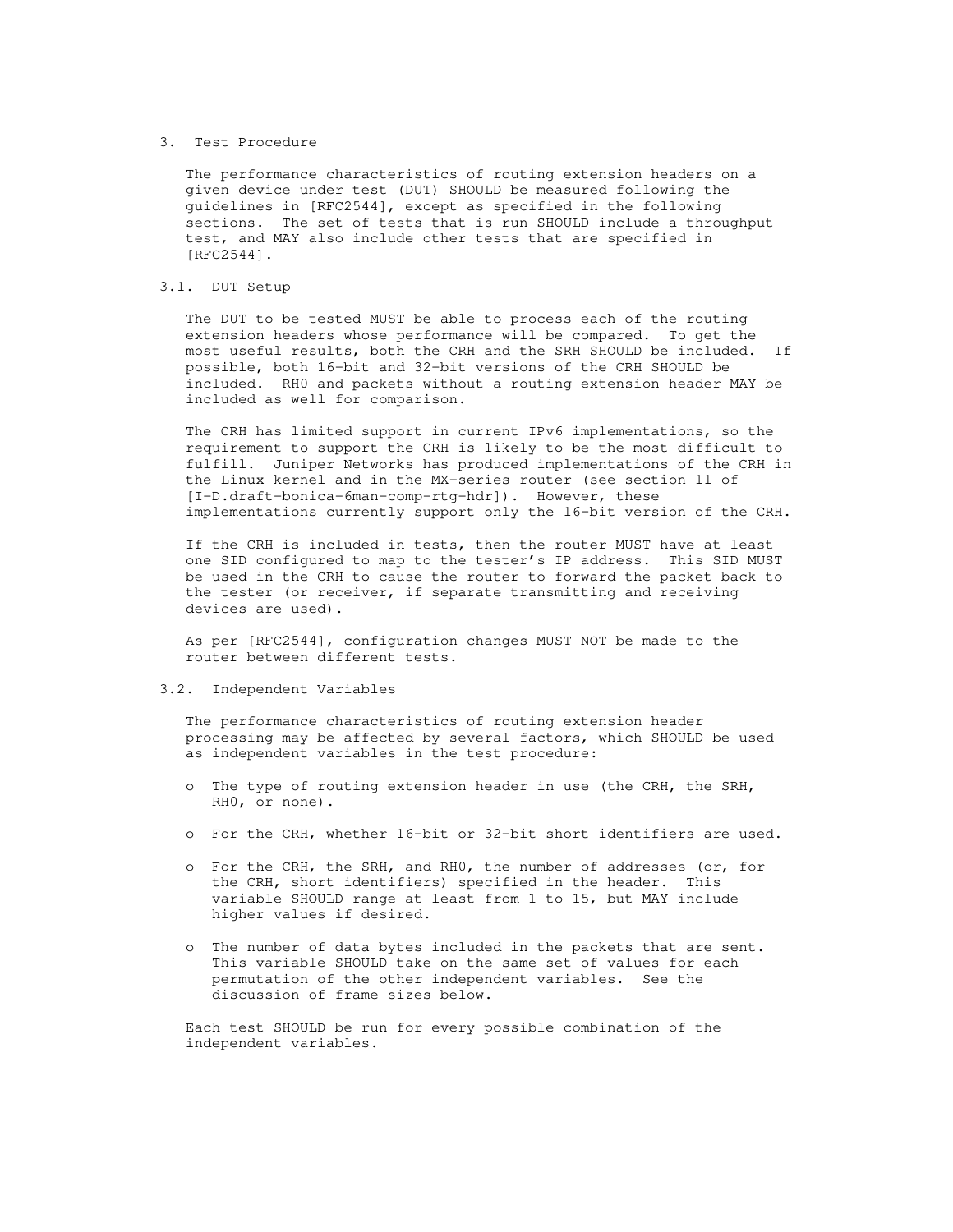#### 3.3. Header Contents

 No extension headers should be used except for the routing extension headers being tested. Only one extension header at a time should be used.

 The next segment in the SRH and RH0 MUST be the IP address of the tester (or, when using separate transmitting and receiving devices, the receiver). The next segment in the CRH MUST be an SID that the DUT has been configured to map to the IP address of the tester (or receiver). This configuration MUST be done before starting any tests.

 Apart from the next segment for the SRH and RH0, the IP addresses used in the CRH, the SRH, and RH0 should be selected randomly as outlined in appendix C of [RFC2544] from the ranges reserved for this purpose by IANA.

#### 3.4. Frame Sizes

 The performance characteristics of routing extension headers may vary depending on frame size. Section 9 of [RFC2544] provides guidelines for selecting frame sizes. However, different routing extension headers use different amounts of space to encode the same information. In particular, the CRH uses less space to encode information about intermediate nodes than the SRH and RH0. For this reason, a fair comparison between two routing extension headers uses the same payload size for each rather than the same frame size for each.

 The set of payload sizes for the tests SHOULD be chosen so that the resulting set of frame sizes for each routing extension header and each number of addresses follows the guidelines set out in [RFC2544] as closely as possible.

4. IANA Considerations

No IANA actions required.

5. Security Considerations

No security considerations.

- 6. References
- 6.1. Normative References
	- [RFC2119] Bradner, S., "Key words for use in RFCs to Indicate Requirement Levels", BCP 14, RFC 2119, DOI 10.17487/RFC2119, March 1997, <https://www.rfc editor.org/info/rfc2119>.
	- [RFC2460] Deering, S. and R. Hinden, "Internet Protocol, Version 6 (IPv6) Specification", RFC 2460, DOI 10.17487/RFC2460, December 1998, <https://www.rfc-editor.org/info/rfc2460>.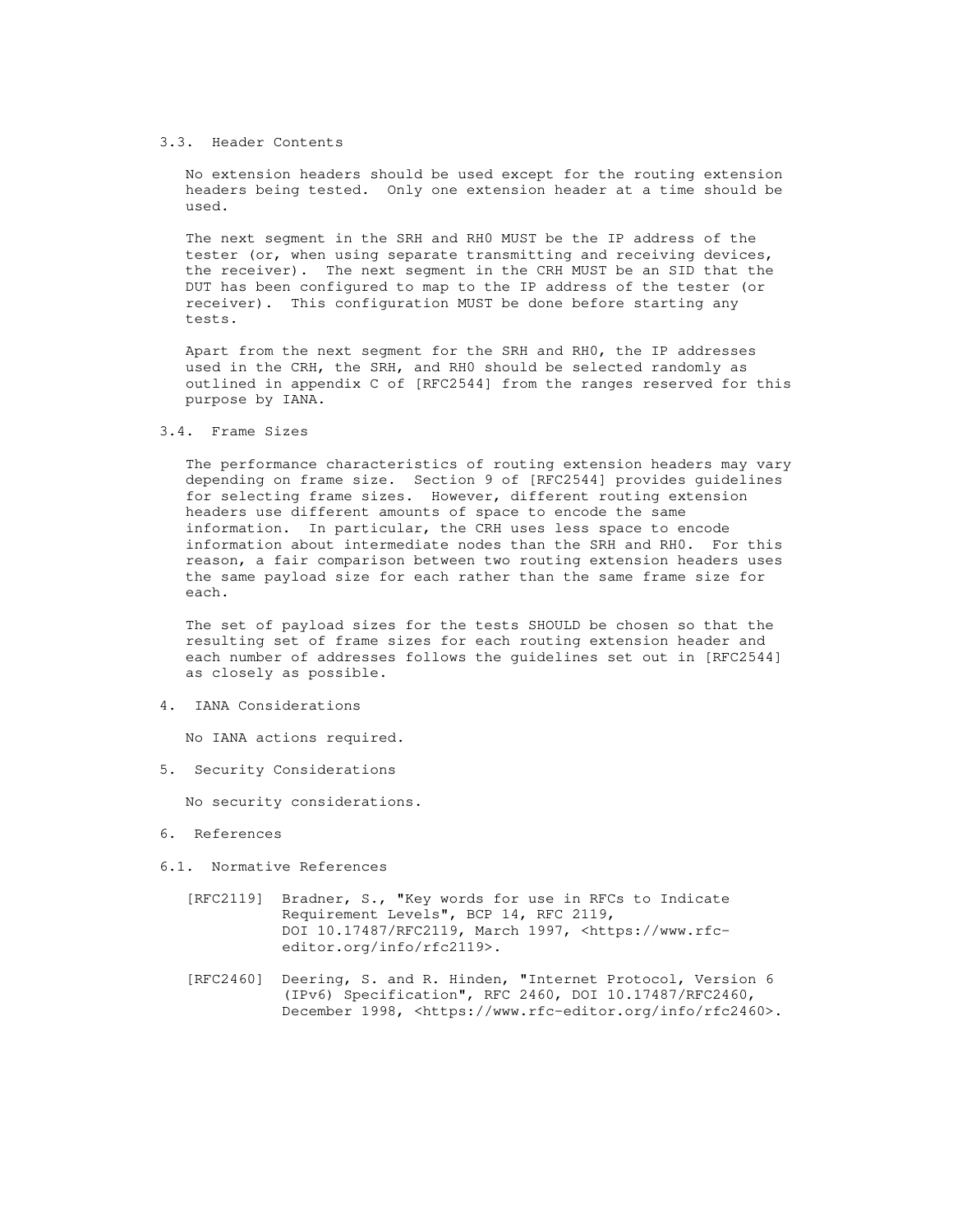- [RFC2544] Bradner, S. and J. McQuaid, "Benchmarking Methodology for Network Interconnect Devices", RFC 2544, DOI 10.17487/RFC2544, March 1999, <https://www.rfc editor.org/info/rfc2544>.
- [RFC5095] Abley, J., Savola, P., and G. Neville-Neil, "Deprecation of Type 0 Routing Headers in IPv6", RFC 5095, DOI 10.17487/RFC5095, December 2007, <https://www.rfc-editor.org/info/rfc5095>.
- [RFC8200] Deering, S. and R. Hinden, "Internet Protocol, Version 6 (IPv6) Specification", STD 86, RFC 8200, DOI 10.17487/RFC8200, July 2017, <https://www.rfc-editor.org/info/rfc8200>.
- [RFC8754] Filsfils, C., Ed., Dukes, D., Ed., Previdi, S., Leddy, J., Matsushima, S., and D. Voyer, "IPv6 Segment Routing Header (SRH)", RFC 8754, DOI 10.17487/RFC8754, March 2020, <https://www.rfc-editor.org/info/rfc8754>.

#### 6.2. Informative References

 [I-D.draft-bonica-6man-comp-rtg-hdr] Bonica, R., Kamite, Y., Niwa, T., Alston, A., and L. Jalil, "The IPv6 Compressed Routing Header (CRH)", draft-bonica-6man-comp-rtg-hdr-14 (work in progress), April 2020.

#### Acknowledgements

 The authors would like to thank Ron Bonica and Geoff Kuenning for their comments and suggestions that improved this document.

Authors' Addresses

 Hakan Alpan Harvey Mudd College

EMail: halpan@hmc.edu

 Bradley Newton Harvey Mudd College

EMail: bnewton@hmc.edu

 Miles President Harvey Mudd College

EMail: mpresident@hmc.edu

 Radon Rosborough Harvey Mudd College

EMail: rrosborough@hmc.edu